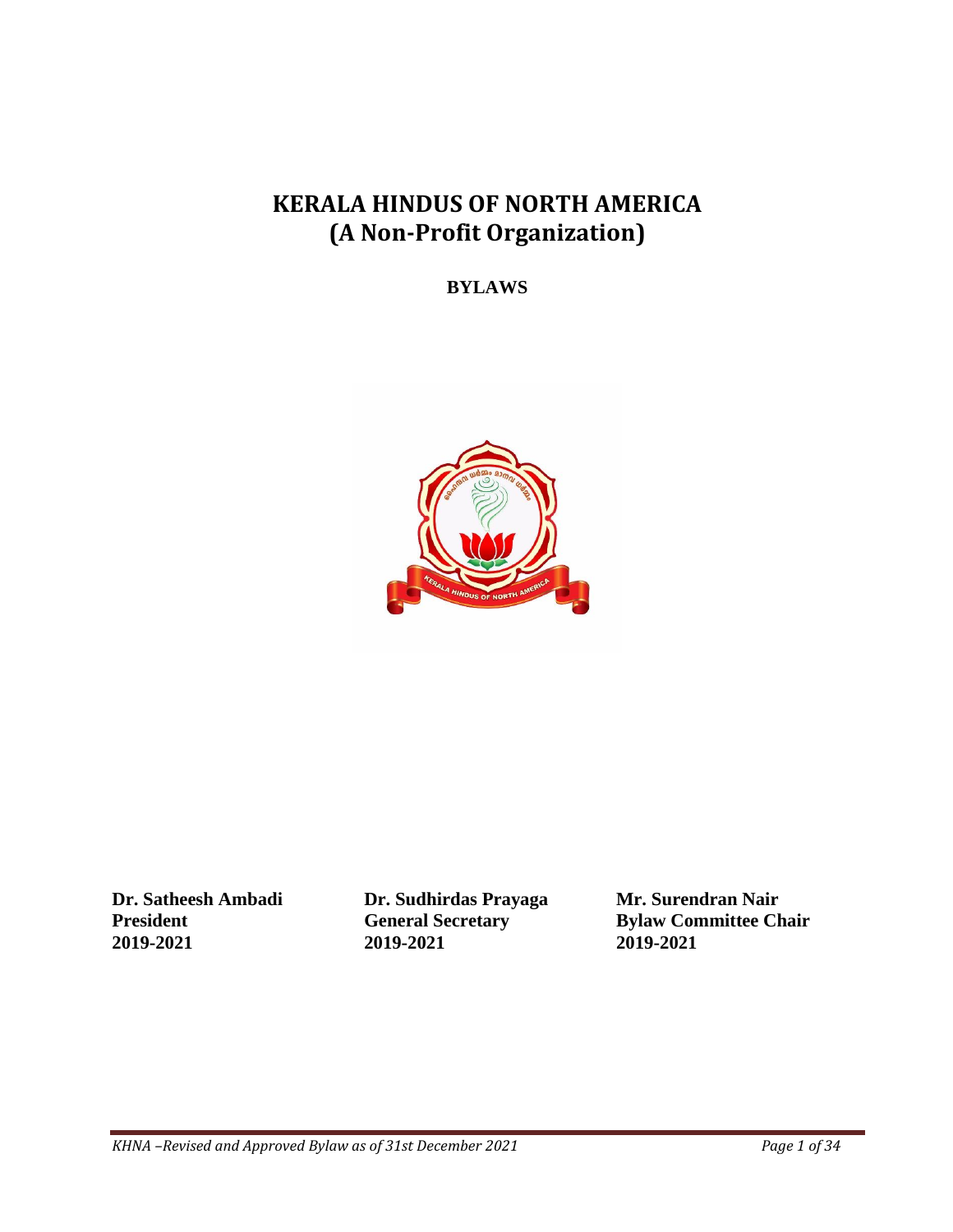## **Table of Contents**

| Preamble                      |                                                           | 7            |
|-------------------------------|-----------------------------------------------------------|--------------|
| <b>ARTICLE 1 (Name)</b>       |                                                           | 7            |
| 1.1                           | Name                                                      | 7            |
| 1.2                           | Registered Office and Registered Agent                    | 7            |
| 1.3                           | Nature                                                    | 7            |
| ARTICLE 2 (Objectives)        |                                                           | 7            |
| 2.1                           | Objectives                                                | 7            |
| <b>ARTICLE 3 (Membership)</b> |                                                           |              |
| 3.1                           | Members                                                   | 8            |
| 3.2                           | <b>Biennial Membership</b>                                | 8            |
|                               | 3.2.1 Duration of Biennial Membership                     | 8            |
|                               | 3.2.2 (i) Calendar Year                                   | 8            |
| 3.2.2                         | (ii) Biennial Membership Year(s)                          | 8            |
|                               | 3.2.3 Renewal                                             | 8            |
|                               | 3.2.4 Eligibility                                         | 9            |
|                               | 3.2.5 Biennial Membership Expiration                      | 9            |
|                               | 3.2.6 Dues - Biennial Membership                          | 9            |
| 3.3                           | <b>Institutional Membership</b>                           | 9            |
|                               | 3.3.1 Eligibility                                         | 9            |
|                               | 3.3.2 Renewal                                             | 10           |
|                               | 3.3.3 Dues - Institutional Membership                     | 10           |
|                               | 3.3.4 Expiration                                          | 10           |
| 3.4                           | Life Membership                                           | 10           |
|                               | 3.4.1 Duration of the Life Membership                     | 10           |
|                               | 3.4.2 Dues - Life Membership                              | 11           |
| 3.4.3                         | Membership Upgrade                                        | 11           |
| 3.5                           | <b>Honorary Membership</b>                                | 11           |
| 3.5.1                         | <b>Voting Rights - Honorary Members</b>                   | 11           |
| 3.5.2                         | No Application                                            | 11           |
| 3.6                           | <b>Membership Application Process</b>                     | 11           |
| 3.6.1                         | <b>Application Forms</b>                                  | 11           |
| 3.6.2                         | Review by Board of Directors                              | 11           |
| 3.6.3                         | Custody of membership application                         | 12           |
|                               | KHNA -Revised and Approved Bylaw as of 31st December 2021 | Page 2 of 34 |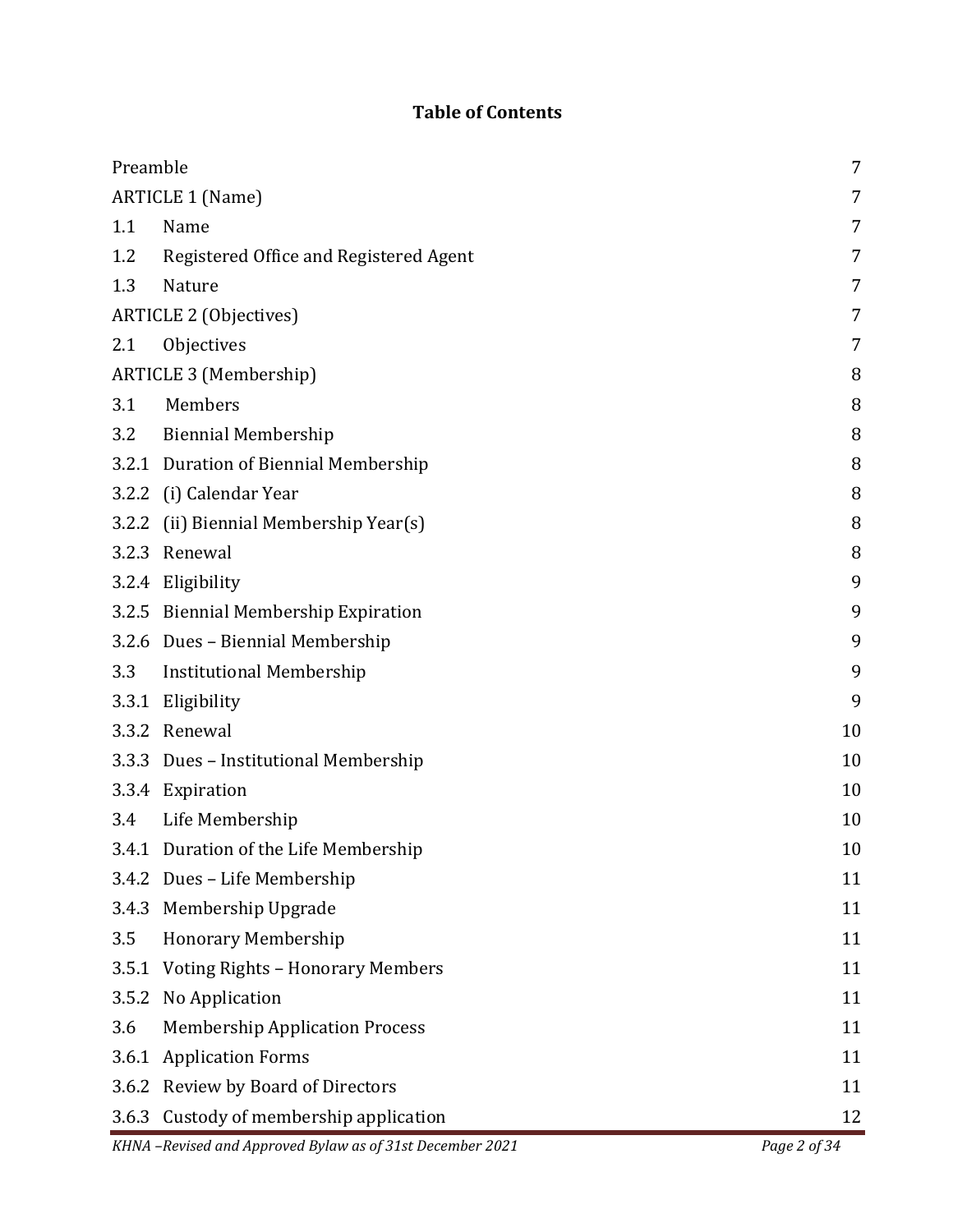| 3.7                  | Voting Rights - General                                                         | 12 |
|----------------------|---------------------------------------------------------------------------------|----|
|                      | 3.7.1 Biennial Member or Life Member                                            | 12 |
|                      | 3.7.2 Non-Transferable                                                          | 12 |
|                      | 3.7.3 Electronic Voting                                                         | 12 |
|                      | <b>ARTICLE 4 (General Body)</b>                                                 |    |
| 4.1                  | <b>Voting Members</b>                                                           | 12 |
| 4.2                  | <b>General Body Meeting</b>                                                     | 12 |
|                      | 4.2.1 Biennial General Body Meeting                                             | 13 |
|                      | 4.2.2 Interim General Body                                                      | 13 |
| 4.3                  | <b>Special General Body Meeting</b>                                             | 13 |
|                      | 4.3.1 Called by Board of Directors                                              | 13 |
|                      | 4.3.2 Called by Board of Trustees                                               | 13 |
|                      | 4.3.3 Called by KHNA Members                                                    | 14 |
|                      | 4.3.4 General Body Notice                                                       | 14 |
| 4.4                  | Quorum                                                                          | 14 |
|                      | 4.4.1 No Quorum                                                                 | 14 |
|                      | 4.4.2 Meeting presided By                                                       | 14 |
|                      | <b>ARTICLE 5 (Directors)</b>                                                    | 14 |
| 5.1                  | Board of Directors (BOD)                                                        | 14 |
| 5.2                  | Structure                                                                       | 14 |
| 5.3.                 | Term Limit                                                                      | 15 |
| 5.4                  | Director's Power                                                                | 15 |
| 5.5                  | <b>Regular BOD Meeting</b>                                                      | 15 |
| 5.6                  | Place of Meeting                                                                | 15 |
| 5.7                  | Quorum                                                                          | 15 |
| 5.8                  | Vacancies                                                                       | 15 |
| 5.9                  | <b>Unexcused Absence</b>                                                        | 15 |
| 5.10                 | Removal                                                                         | 15 |
| 5.11                 | Conflict of Interest of Directors with offices held in Competing Organizations. | 15 |
|                      | 5.12 Sub-Committees                                                             | 16 |
| 5.13                 | Term of Sub-Committee                                                           | 16 |
| 5.14                 | <b>Standing Committee</b>                                                       | 16 |
| 5.14.1 Yuva Forum    |                                                                                 | 16 |
| 5.14.2 Women's Forum |                                                                                 | 16 |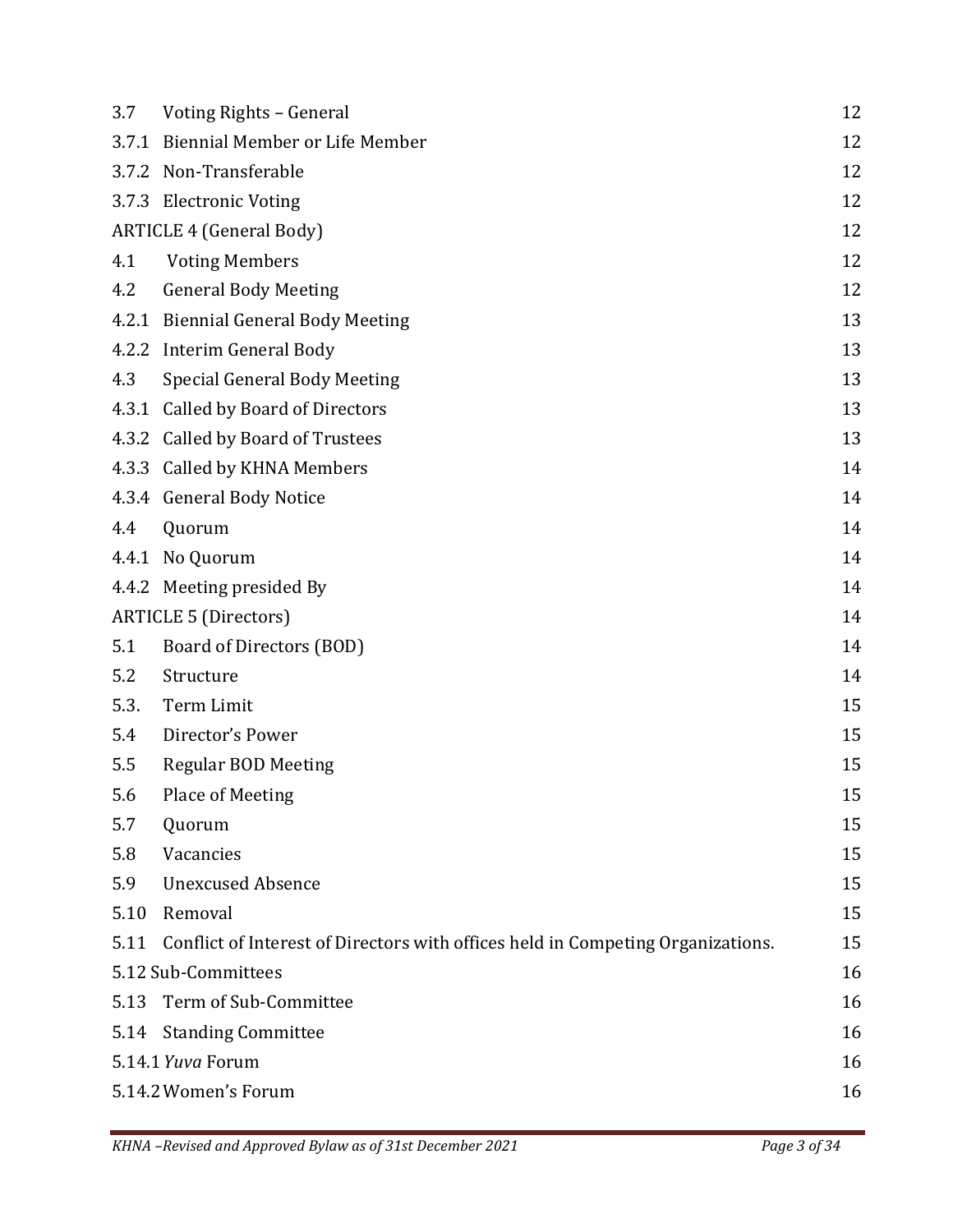|                              | 5.14.3 Seniors Forum                                                           | 16 |
|------------------------------|--------------------------------------------------------------------------------|----|
| 5.14.4 Sewa Forum            |                                                                                | 16 |
| 5.14.5 Finance & Audit Forum |                                                                                | 17 |
| 5.14.6 Spiritual Forum       |                                                                                | 17 |
| 5.14.7 Youth Forum           |                                                                                | 17 |
| 5.14.8 Advisory Board        |                                                                                | 17 |
| 5.14.9 Health Forum          |                                                                                | 17 |
| 5.14.10 Economic Forum       |                                                                                | 17 |
| <b>ARTICLE 6 (Officers)</b>  |                                                                                | 18 |
| 6.1                          | Structure                                                                      | 18 |
| 6.2                          | President                                                                      | 18 |
| 6.3                          | Vice President                                                                 | 18 |
| 6.4                          | <b>General Secretary</b>                                                       | 18 |
| 6.5                          | Joint Secretary                                                                | 18 |
| 6.6                          | Treasurer                                                                      | 18 |
| 6.6.1                        | <b>Biennial Budget</b>                                                         | 19 |
| 6.6.2                        | <b>BOT Account</b>                                                             | 19 |
| 6.7                          | Joint Treasurer                                                                | 19 |
| 6.8                          | Disability or Refusal to Act                                                   | 19 |
| 6.9                          | Tenure and Qualification for the Officers                                      | 19 |
| 6.10                         | Conflict of Interest of Officers with offices held in Competing Organizations  | 20 |
|                              | ARTICLE 7 (Board of Trustees (BOT))                                            | 20 |
| 7.1                          | Structure                                                                      | 20 |
| 7.2                          | <b>Budget</b>                                                                  | 20 |
| 7.3                          | <b>Advisory Capacity</b>                                                       | 20 |
| 7.4                          | <b>Board Secretary</b>                                                         | 20 |
| 7.5                          | Composition                                                                    | 21 |
| 7.6                          | Meetings                                                                       | 21 |
| 7.7                          | <b>Attend BOD Meetings</b>                                                     | 21 |
| 7.8                          | <b>Meeting Frequency</b>                                                       | 21 |
| 7.9                          | Tenure and Qualification                                                       | 21 |
| 7.10                         | Vacancies                                                                      | 22 |
| 7.11                         | <b>Unexcused Absences</b>                                                      | 22 |
| 7.12                         | Conflict of Interest of Trustees with offices held in Competing Organizations. | 22 |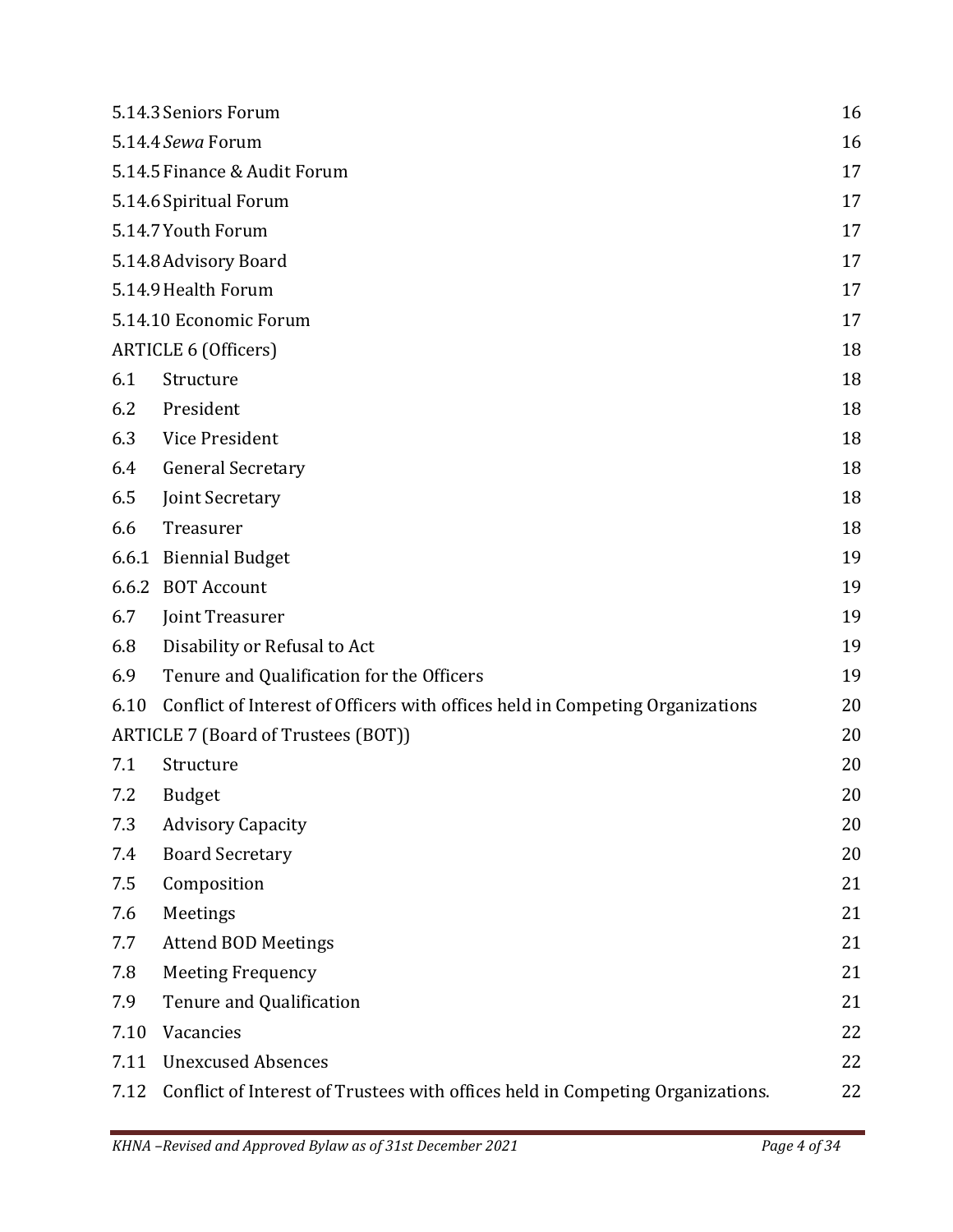| 7.13                                                     | Sub-Committees                                             | 22 |
|----------------------------------------------------------|------------------------------------------------------------|----|
| 7.14                                                     | Term of a Sub-Committee                                    | 22 |
| <b>ARTICLE 8 (Judicial Council)</b>                      |                                                            | 22 |
| 8.1. Judicial Council                                    |                                                            | 22 |
|                                                          | 8.2. Qualifications and Term                               | 23 |
| 8.3. Duties                                              |                                                            | 23 |
| 8.4. Meeting                                             |                                                            | 23 |
| 8.5. Notice                                              |                                                            | 23 |
| 8.6. Quorum                                              |                                                            | 23 |
| 8.7. Voting                                              |                                                            | 24 |
|                                                          | 8.4. Interference                                          | 24 |
|                                                          | 8.9. Campaigns                                             | 24 |
|                                                          | 8.10. Binding                                              | 24 |
| ARTICLE 9 (Contracts, Checks, Deposits, Books & Records) |                                                            | 24 |
| 9.1                                                      | Contracts                                                  | 24 |
|                                                          | 9.1.1 Checks and Drafts                                    | 25 |
|                                                          | 9.1.2 Expense Reimbursement                                | 25 |
| 9.2                                                      | Deposits                                                   | 25 |
|                                                          | 9.2.1 General Funds                                        | 25 |
|                                                          | 9.2.2 Membership Fee and Endowment Fund                    | 25 |
|                                                          | 9.2.3 Restricted Funds                                     | 26 |
|                                                          | 9.2.4 Transfer of Funds                                    | 26 |
|                                                          | 9.2.5 Accounts                                             | 26 |
| 9.3                                                      | Gifts                                                      | 26 |
| 9.4                                                      | Official Records and Seal                                  | 26 |
|                                                          | 9.4.1 Corporate Assets & Records                           | 26 |
|                                                          | 9.4.2 Membership List                                      | 26 |
| 9.5                                                      | <b>Fiscal Year</b>                                         | 26 |
|                                                          | <b>ARTICLE 10 (Financial Records and Annual Procedure)</b> | 27 |
| 10.1                                                     | <b>Financial Records</b>                                   | 27 |
| 10.2                                                     | <b>KHNA Reports</b>                                        | 27 |
|                                                          | 10.2.1 Biennial Operational Report                         | 27 |
| 10.2.2 Biennial Financial Report                         |                                                            | 27 |
|                                                          | 10.3 Public Inspection                                     | 27 |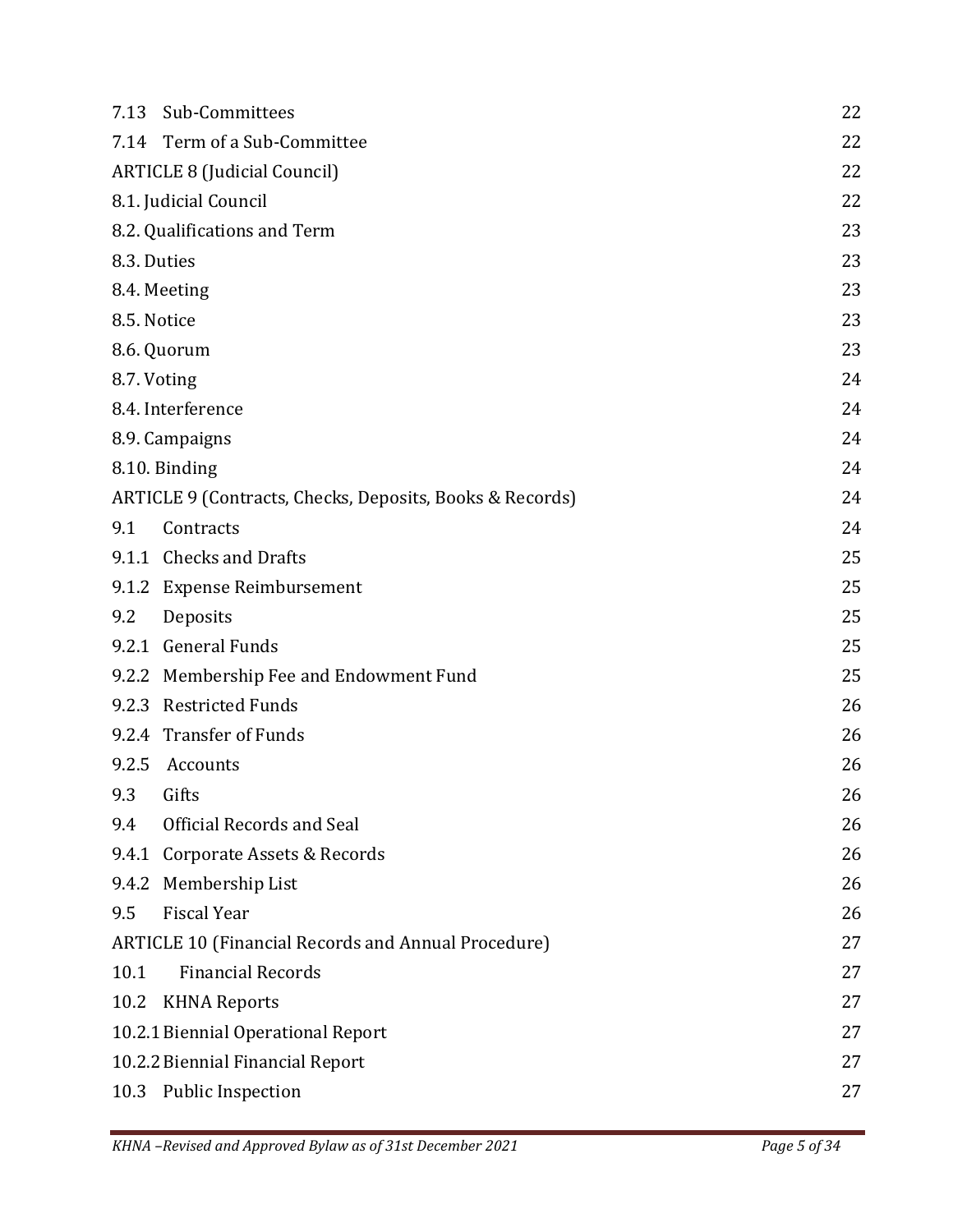| 10.4                                   | <b>Audit and Books</b>                        | 27 |
|----------------------------------------|-----------------------------------------------|----|
| 10.5                                   | <b>Audit Committee</b>                        | 27 |
| 10.6                                   | <b>Audits by Certified Public Accountant</b>  | 28 |
| 10.7                                   | Revenue over Expense                          | 28 |
| 10.8                                   | <b>Close PO Box and Bank Accounts</b>         | 28 |
| 10.9                                   | Assets                                        | 28 |
|                                        | 10.10 Remuneration                            | 28 |
|                                        | 10.11 Seed Money for New Convention           | 29 |
|                                        | <b>ARTICLE 11 (Election)</b>                  | 29 |
|                                        | 11.1 Election Committee                       | 29 |
|                                        | 11.1.1 Nomination                             | 29 |
|                                        | 11.1.2 Nomination Submission                  | 30 |
|                                        | 11.1.3 Candidate Eligibility                  | 30 |
|                                        | 11.1.4 Election Schedule                      | 30 |
| 11.2                                   | Voters List                                   | 30 |
| 11.3                                   | <b>Election Process</b>                       | 30 |
| 11.4                                   | <b>Announcing Result</b>                      | 31 |
| 11.5                                   | Election of BOT Chair, Vice Chair & Secretary | 31 |
| 11.6                                   | <b>Election Expense</b>                       | 31 |
| <b>ARTICLE 12 (General Provisions)</b> |                                               | 31 |
|                                        | 12.1 Amendments to the Bylaws                 | 31 |
|                                        | 12.1.1 By Members                             | 31 |
|                                        | 12.1.2 Committee                              | 31 |
|                                        | 12.1.3 Amendment Process                      | 31 |
|                                        | 12.1.4 Two-Third Required                     | 31 |
|                                        | 12.1.5 Effective Date                         | 32 |
| 12.2                                   | <b>Regional Convention</b>                    | 32 |
| 12.3                                   | Rules of Order                                | 32 |
| 12.4                                   | Dissolution                                   | 32 |
| <b>Geographical Regions</b>            |                                               | 33 |
| Abbreviations and Terms Used           |                                               | 33 |
| <b>RESOLUTIONS</b>                     |                                               | 34 |
|                                        |                                               |    |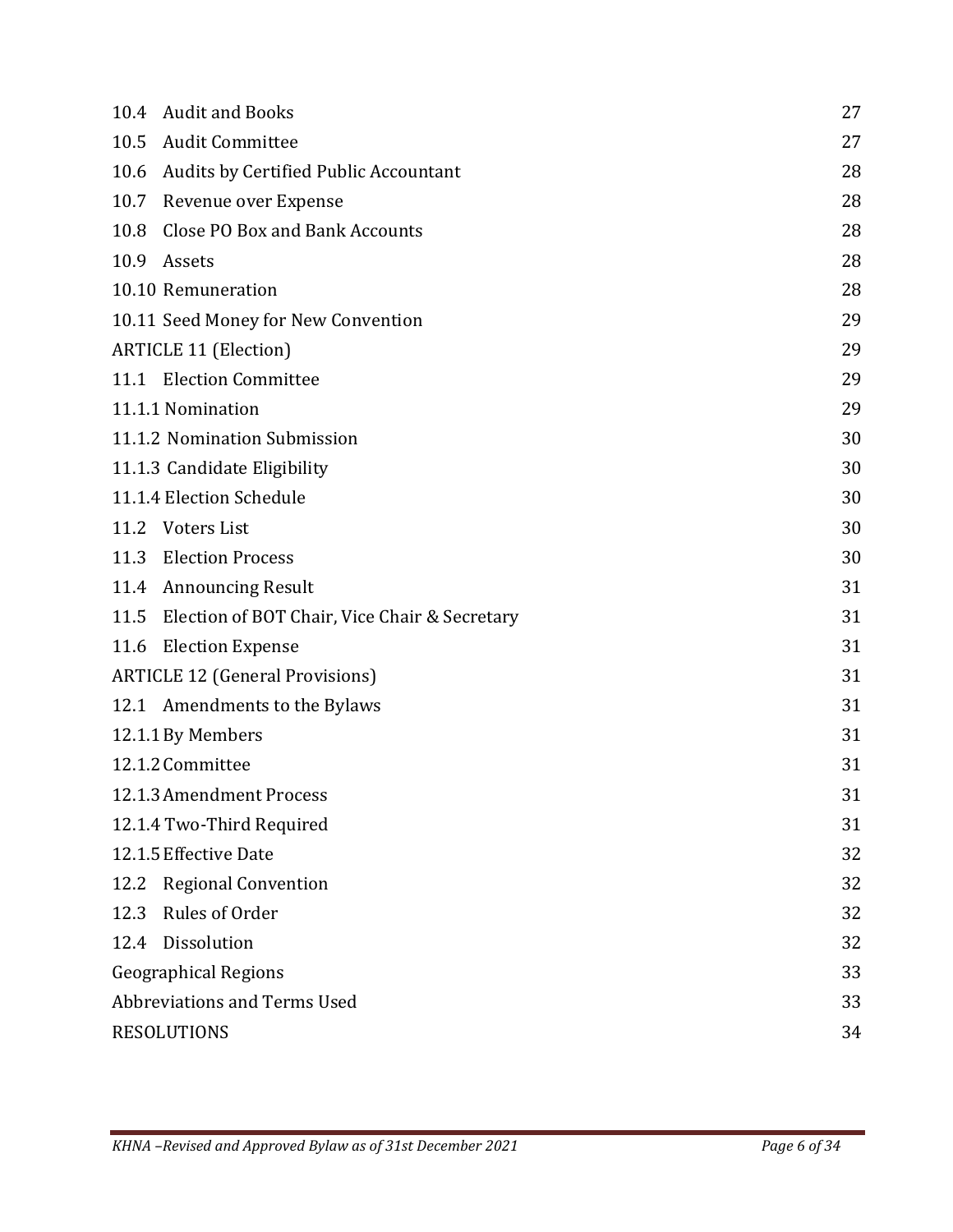#### **KERALA HINDUS OF NORTH AMERICA (A Non-Profit Organization)**

#### **BYLAWS**

#### <span id="page-6-0"></span>**Preamble**

*Hindus originating from the state of Kerala, India, living in North America have joined together under this national organization to conduct, coordinate, and promote activities directed to preserve the values of Hindu Culture, and to protect Hindu Dharma.* 

#### <span id="page-6-1"></span>**ARTICLE 1 (Name)**

#### <span id="page-6-2"></span>**1.1 Name**

The name of the corporation shall be Kerala Hindus of North America, Inc., hereinafter referred to as KHNA in this constitution.

#### <span id="page-6-3"></span>**1.2 Registered Office and Registered Agent**

The Corporation shall have and continuously maintain in the State of Texas a registered office and a registered agent. The registered office may be but need not be, identical with the principal office of the corporation in the State of Texas, and the Corporation's Board of Directors may change the address of the registered office from time to time.

#### <span id="page-6-4"></span>**1.3 Nature**

The corporation shall be a non-political, non-profit organization to perform religious and charitable activities within the meaning of Internal Revenue Code 501(c) (3) of 1954.

#### <span id="page-6-5"></span>**ARTICLE 2 (Objectives)**

#### <span id="page-6-6"></span>**2.1 Objectives**

The objectives of Kerala Hindus of North America are to:

- a. Provide a forum to meet and discuss the religious and spiritual needs of the Kerala Hindu community in North America.
- b. Encourage and help Kerala Hindu community of North America to form prayer groups and Hindu Organizations to further and strengthen the objectives of KHNA.
- c. Conduct annual or biennial religious conventions.
- d. Provide the members an environment to practice Hindu religious activities.
- e. Provide the benefits of teachings of Hindu religion, culture and educational values to the community at large.
- f. Teach and develop an understanding of the contributions of India and Hindu religion to the world.
- g. Own and operate places of worship for the benefit of the people who believe in Hindu Dharma.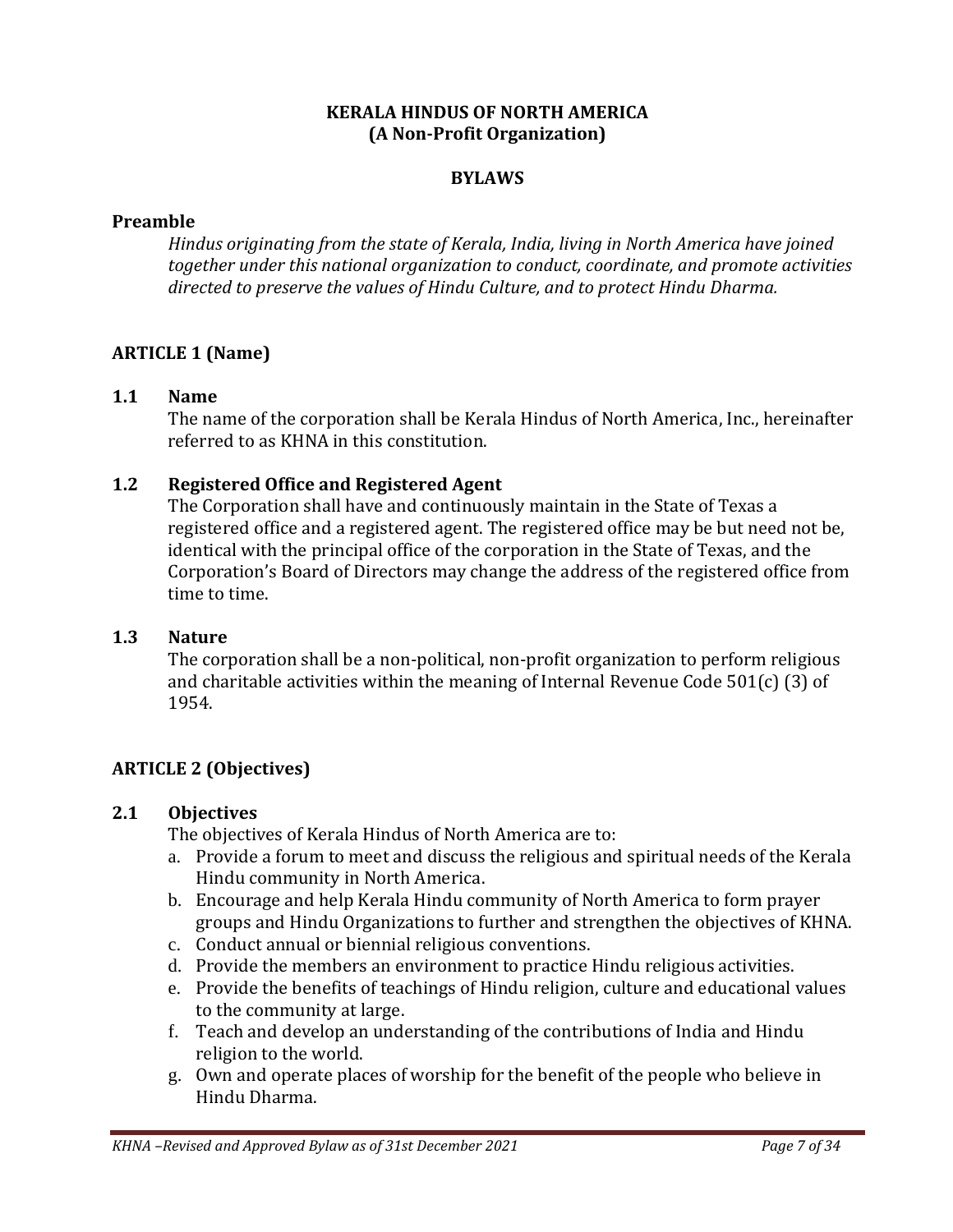- h. Assist other non-profit charitable organizations engaged in the activities for the welfare of mankind irrespective of race, caste, community, religion and national origin.
- i. Provide guidance and/or arrange religious classes for children and adults and to arrange for and conduct various educational programs, seminars, meetings, study tours, and such activities to educate the Kerala Hindus of North America about Hindu religion and their responsibility as Hindus in this multicultural society.
- j. Work as a common platform for the Kerala Hindus of North America, to liaison with other organizations and governmental agencies to safeguard the rights of Kerala Hindus in particular on matters that will affect their rights to practice Hindu religion and in general join with other Hindu religious organizations to protect and promote Hindu religious practices in North America and internationally.
- k. Coordinate charity service (sewa) activities including financial assistance for education.

## <span id="page-7-0"></span>**ARTICLE 3 (Membership)**

### <span id="page-7-1"></span>**3.1 Members**

KHNA shall have the following categories of membership.

- A. Biennial Membership
- B. Institutional Membership
- C. Life Membership
- D. Honorary Membership

### <span id="page-7-2"></span>**3.2 Biennial Membership**

Any individual who satisfies the eligibility criteria as defined in Section 3.2.4 can apply for the Biennial membership in the prescribed form issued by KHNA along with the prescribed fees.

### <span id="page-7-3"></span>**3.2.1 Duration of Biennial Membership**

The Biennial Membership shall be valid for biennial membership years as defined in 3.2.2 (ii).

### <span id="page-7-4"></span>**3.2.2 (i) Calendar Year**

For the purpose of this constitution a calendar year is defined from January 1st through December 31st of the same year.

### <span id="page-7-5"></span>**3.2.2 (ii) Biennial Membership Year(s)**

The Biennial Membership years shall be the duration between two biennial conventions of KHNA and shall be valid from the first day of a KHNA biennial convention until the previous day of the beginning of the next KHNA biennial convention.

### <span id="page-7-6"></span>**3.2.3 Renewal**

An existing member or a member, whose membership has expired, if in good standing, can renew the Biennial Membership. The Biennial Membership shall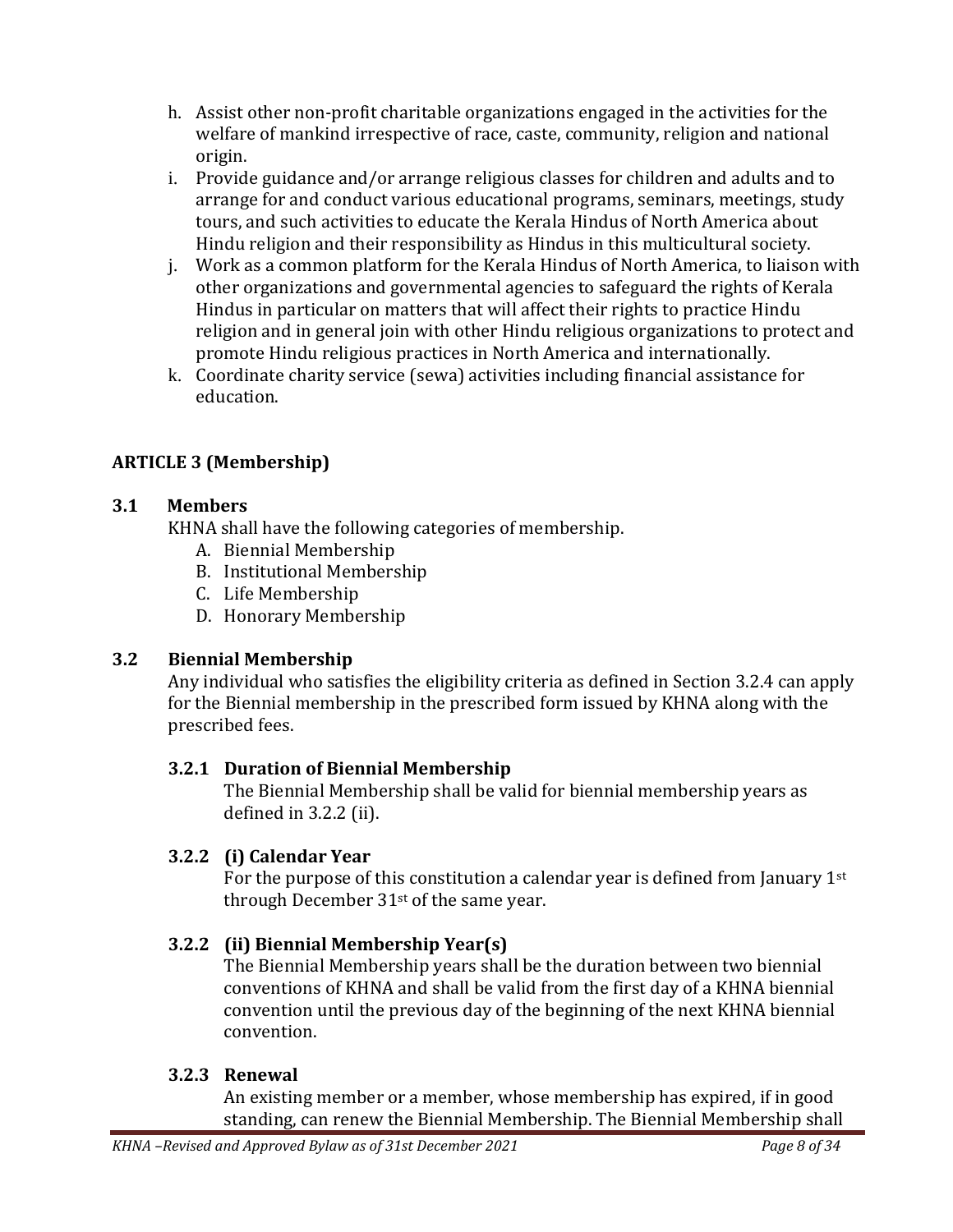be renewed by submitting a duly completed membership application form issued by KHNA along with the prescribed fees.

## <span id="page-8-0"></span>**3.2.4 Eligibility**

- i. All members shall have attained the age of 18 and shall be legal residents of North America and shall belong to Kerala Hindus or their descendants sharing the objectives of KHNA and abiding by the Articles of Incorporation and the bylaws of KHNA. Those with citizenship, permanent resident status, student/work visa shall be considered legal residents. Visitors are not eligible for membership.
- ii. Membership application form must be accompanied by the prescribed fee using a personal check or a credit card, accepted by KHNA, issued in the name of the applicant.
- iii. The applicant must be in 'Good Standing' and shall not have any financial dues with KHNA.
- iv. Husband and wife are eligible for individual memberships. Membership applications may be combined or separate.

## <span id="page-8-1"></span>**3.2.5 Biennial Membership Expiration**

The biennial membership shall be effective for the period as defined in Section 3.2.2(ii) and shall expire at the end of the duration.

## <span id="page-8-2"></span>**3.2.6 Dues – Biennial Membership**

## **i. Non-Registrants of Biennial Convention**

The biennial membership fee shall be One Hundred USD (\$100.00) per person for non-registrants and can be changed by the General Body by a simple majority vote and the new membership fee shall be effective only from the next membership year. Such membership renewal is available for members who were unable to attend the previous convention and shall be effective upon acceptance of the application and valid only till the previous day of the upcoming convention. Renewal application must be submitted within 6 months from 1st day of previous convention.

### **ii. Registrants of Biennial Convention**

The Membership fee shall be fifty USD (\$50.00) per family and shall be included in the registration fee and hence husband and wife of a registered family automatically become the members of KHNA. Individual registration fee will be \$25 per person with single registration for convention.

## <span id="page-8-3"></span>**3.3 Institutional Membership**

The Institutional Membership is issued for an indefinite period subject to eligibility as detailed in 3.3.1., provided a good standing report is submitted every 2 years.

### <span id="page-8-4"></span>**3.3.1 Eligibility**

A Hindu religious organization is eligible to apply for the Institutional membership provided that organization meets all of the following requirements: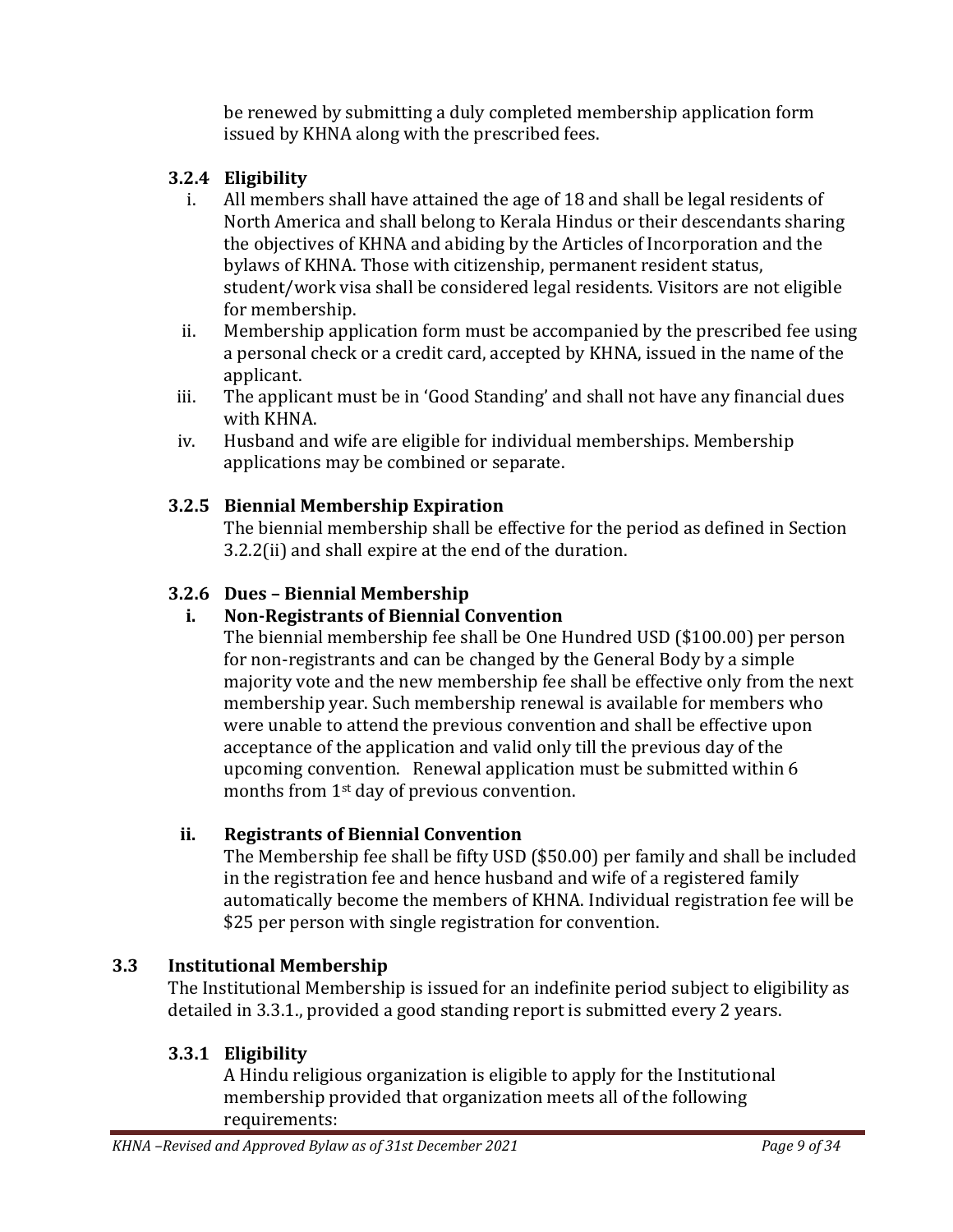- a) The organization is registered with the local city or state as a not-for-profit organization.
- b) Has submitted reports of at least one year of religious and other activity with the website address and pictures of activities.
- c) Subscribes to the aims and objectives of Kerala Hindus of North America and agree to abide by the constitution and bylaws of Kerala Hindus of North America.
- d) Has a minimum of 10 families participating in the religious activities.
- e) Submits an application, in the prescribed form approved by KHNA Board of Directors, along with other necessary documents as below:
	- 1. Certificate of incorporation
	- 2. Certificate of good standing from the state of incorporation.
	- 3. List of active members with their address
	- 4. Application fee using the organization check
- f. Any Hindu Organization, who is an Institutional member, shall not use the 501(C) (3) status of KHNA for their purpose.

### <span id="page-9-0"></span>**3.3.2 Renewal**

The institutional membership shall remain valid as long as the organization maintains its non-profit status and remains active with at least 10 families participating in religious activities.

#### <span id="page-9-1"></span>**3.3.3 Dues – Institutional Membership**

The Institutional membership fee shall be One Hundred Dollars (US \$100.00) payable only one time and can be changed by the General Body with a simple majority vote and the new membership fee shall be effective only from next biennial convention.

#### <span id="page-9-2"></span>**3.3.4 Expiration**

The institutional membership shall remain valid as long as the organization maintains its non-profit status and remains active with at least 10 families participating in religious activities.

### <span id="page-9-3"></span>**3.4 Life Membership**

Any individual who satisfies the eligibility criteria as defined in Section 3.2.4 can apply for the Life membership in the prescribed form issued by KHNA Board of Trustees. Life members are not required to pay the biennial membership fee during convention registration. Life members have the following responsibilities:

- i. If required, serve in the election committee appointed by BOT.
- ii. Participate in GB for making/revising KHNA policies.
- iii. Review the annual/biennial budget and actively participate in making financial decisions.
- iv. If invited, serve in the KHNA Advisory Board.

### <span id="page-9-4"></span>**3.4.1 Duration of the Life Membership**

The Membership shall be valid for the lifetime of the applicant and shall be effective from the date of approval.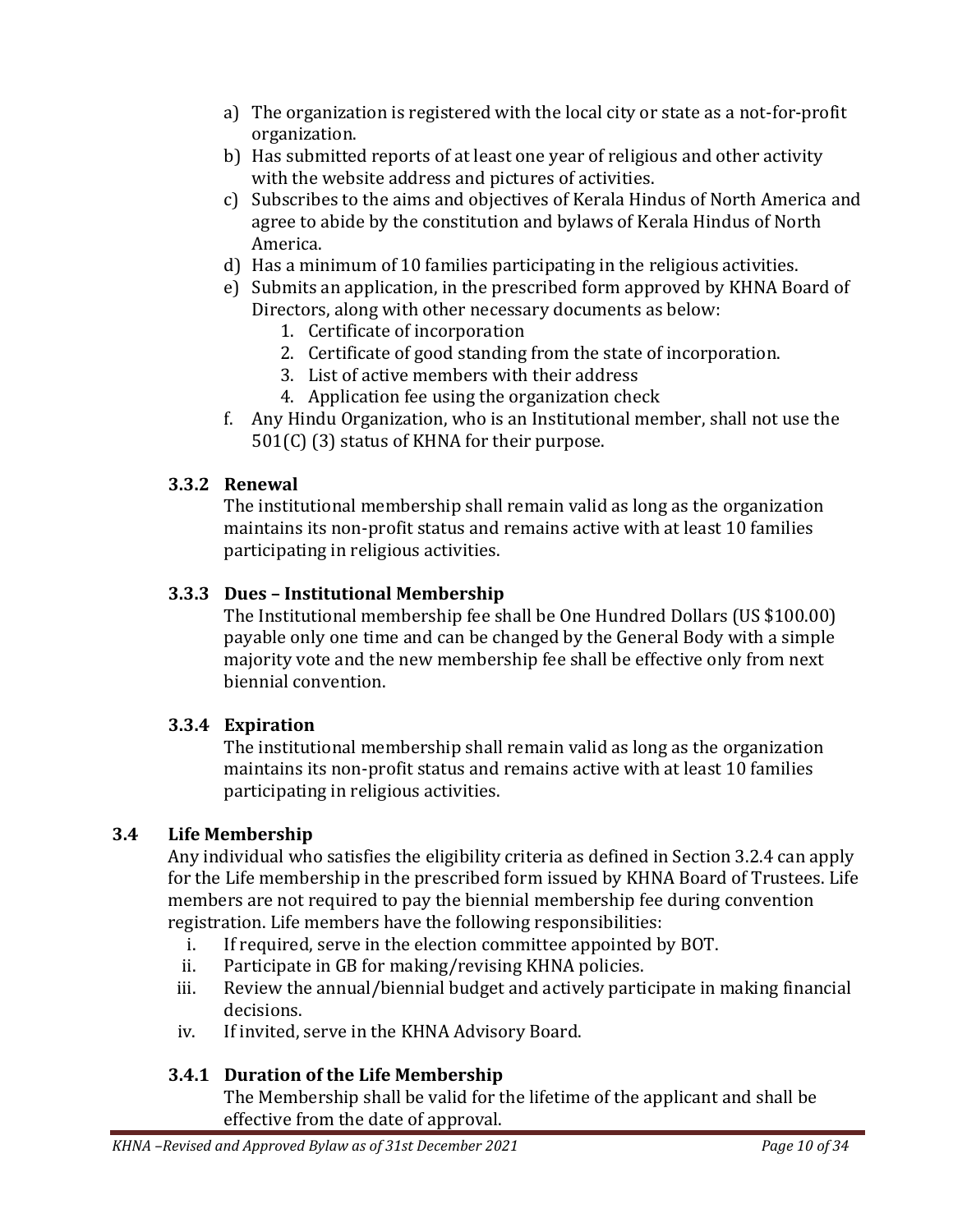### <span id="page-10-0"></span>**3.4.2 Dues – Life Membership**

The life membership fee for an individual shall be One Thousand USD (\$1000) and shall be One Thousand Five Hundred USD (\$1500) for couples. The fee can be changed by the General Body with a simple majority vote and the new membership fee shall be effective only from the next biennial convention.

### <span id="page-10-1"></span>**3.4.3 Membership Upgrade**

- i. A current biennial member can upgrade his membership from biennial to life by paying the difference in dues between the current life membership fee and the current biennial membership fee before the expiration of the biennial membership.
- ii. Life membership fee for the spouse of a current life member shall be Five Hundred USD (\$500) and the fee can be changed by the General Body with a simple majority vote and the new membership fee shall be effective only from the next biennial convention.

## <span id="page-10-2"></span>**3.5 Honorary Membership**

KHNA with the approval of the Board of Directors and Board of Trustees may confer honorary membership on individuals in recognition of their public services, and outstanding contributions to the community.

### <span id="page-10-3"></span>**3.5.1 Voting Rights – Honorary Members**

Honorary members will not have voting rights on any matters of KHNA which requires a voting to reach at a decision.

### <span id="page-10-4"></span>**3.5.2 No Application**

Honorary members shall not be required to submit any application and shall not have to pay any dues or application fee. Honorary membership is conferred for the rest of the life of the individual and cannot hold any offices of KHNA.

## <span id="page-10-6"></span><span id="page-10-5"></span>**3.6 Membership Application Process**

## **3.6.1 Application Forms**

All applications for membership in the prescribed form issued by KHNA must be duly completed and shall be sent to the Secretary of KHNA along with the prescribed fee.

## <span id="page-10-7"></span>**3.6.2 Review by Board of Directors**

## **a. Biennial membership:**

Biennial membership: The biennial membership application is automatically approved unless it does not meet the membership criteria as mentioned in 3.2.4. The original application shall be handed over to Board of Trustees and the fee shall be deposited into Board of Trustees' account maintained for this purpose.

### **b. Institutional Membership:**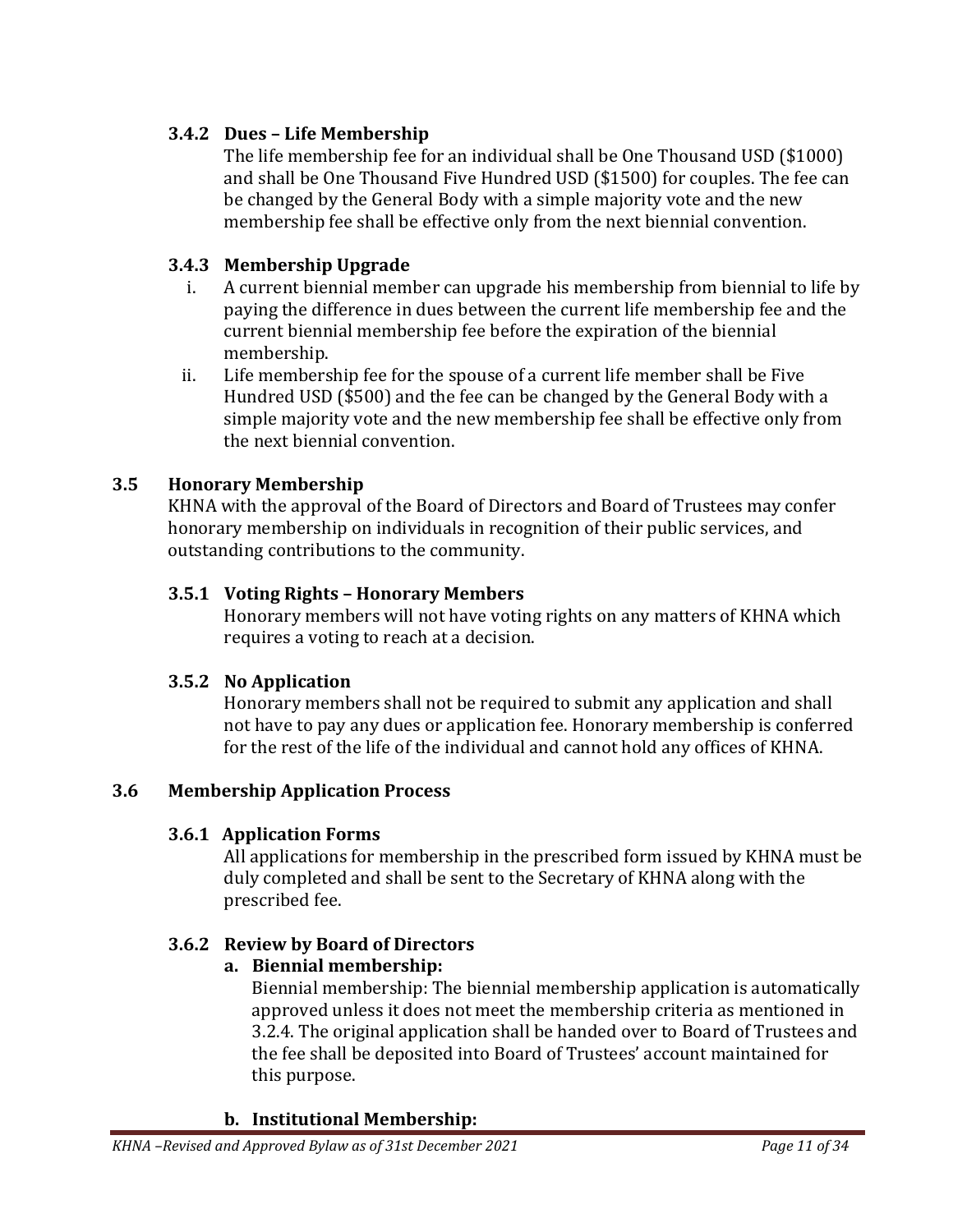All Institutional membership applications received by the General Secretary shall be reviewed by the Board of Directors within forty-five (45) days of the receipt of the application to ensure eligibility of the Organization as per 3.3.1. Secretary shall send all reviewed Institutional applications to the Chairman of the Board of Trustees with the BOD's recommendation. The Board of Trustees may approve the recommendation and notify the Secretary, who shall inform the organization, the decision and verify that the application fee is deposited into Board of Trustees' account maintained for this purpose. The copy of the non-approved application shall be kept with the BOT. The Board of Trustees shall return the original application along with the application fee to the Institution. If the Board of Directors do not process the application within forty-five (45) days and the organization do not receive a reply within ninety (90) days of the date of receipt of the application, the organization can resubmit the application to the Board of Trustees for processing and the Trustees' decision shall be final.

## <span id="page-11-0"></span>**3.6.3 Custody of membership application**

All original approved applications and a true copy of one of the either electronic or hard copy of the rejected applications shall remain with the Board of Trustees. All applications must have a copy of the proof of payment attached for audit and verification.

## <span id="page-11-2"></span><span id="page-11-1"></span>**3.7 Voting Rights – General**

## **3.7.1 Biennial Member or Life Member**

Each biennial member or life member shall be entitled to one vote on any matter requiring a voting of the members to reach at a decision in the General Body. Any membership approved or renewed within sixty (60) days of the election date shall not be entitled to vote in the General Election.

### <span id="page-11-3"></span>**3.7.2 Non-Transferable**

All voting rights are not transferable, and no proxy vote or postal votes shall be considered as valid vote.

## <span id="page-11-4"></span>**3.7.3 Electronic Voting**

Electronic voting may be considered as valid vote with appropriate security and validation under special circumstances with the approval of the Board of Trustees.

# <span id="page-11-5"></span>**ARTICLE 4 (General Body)**

### <span id="page-11-6"></span>**4.1 Voting Members**

The current biennial members, and life members, are the Voting Members and constitute the General body.

## <span id="page-11-7"></span>**4.2 General Body Meeting**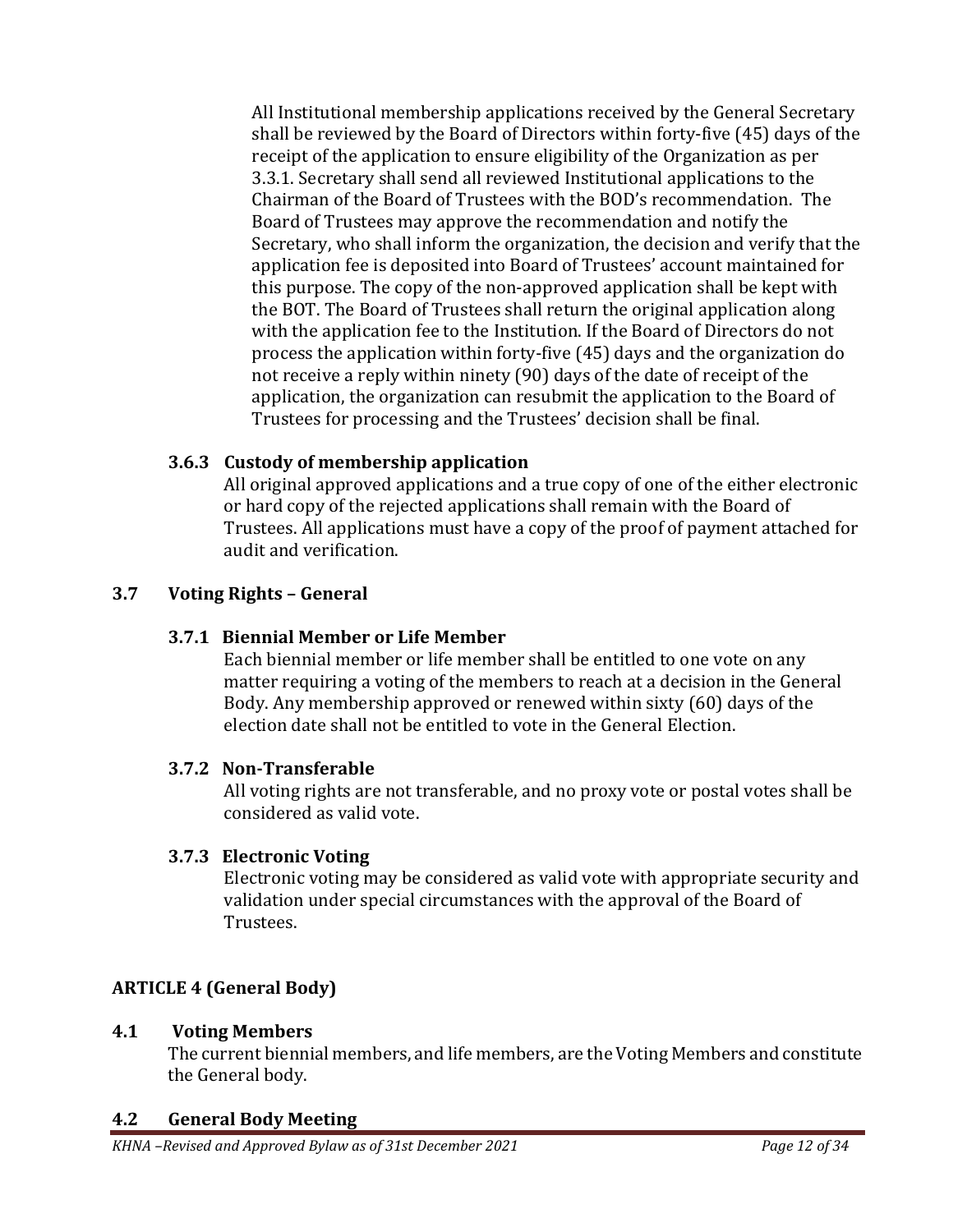## <span id="page-12-0"></span>**4.2.1 Biennial General Body Meeting**

General body meeting of the members shall be held biennially at the convention location for the purpose of electing the Board of Directors, Board of Trustees, appointing internal auditors and for the transacting such other business deemed necessary by the Board of Directors. Written notice of the biennial meeting with the agenda shall be sent via electronic copy at least forty-five (45) days prior to the meeting to all members of KHNA. The agenda shall include, but not limited to, the following:

- i. President's Remarks
- ii. Biennial Report by Secretary
- iii. Biennial Report by Treasurer
- iv. Convention Review
- v. Suggestions/Recommendations
- vi. Resolutions, if any
- vii. Appointment of Internal Auditors
- viii. Biennial Election of BOD & BOT

## <span id="page-12-1"></span>**4.2.2 Interim General Body**

There shall be an Interim General Body of the voting members. Written notice or electronic mail of the Interim GB meeting with the agenda shall be sent via electronic copy at least forty-five (45) days prior to the meeting to all members of KHNA. If the agenda includes Bylaw amendment the protocol for Bylaw amendments must be followed as per this Bylaw. The agenda shall include, but not limited to the following:

- i. President's Remarks
- ii. Annual Report by Secretary
- iii. Approval of Audited Accounts of the previous convention
- iv. Budget Review and Suggestions for BOD
- v. Presentation by Standing Committee Chairs
- vi. Approval and revision of policies
- vii. Bylaw amendment, if any
- viii. Resolutions, if any

### <span id="page-12-3"></span><span id="page-12-2"></span>**4.3 Special General Body Meeting**

### **4.3.1 Called by Board of Directors**

Special meetings of the General Body may be held whenever called in writing by a majority decision taken by the Board of Directors. At least forty-five (45) days' notice with the specific agenda shall be given to all voting members for such general body meetings.

### <span id="page-12-4"></span>**4.3.2 Called by Board of Trustees**

Special meetings of the General Body may be held whenever called in writing by a majority decision taken by the Board of Trustees. At least forty-five (45) days' notice with the specific agenda shall be given to all voting members for such general body meetings.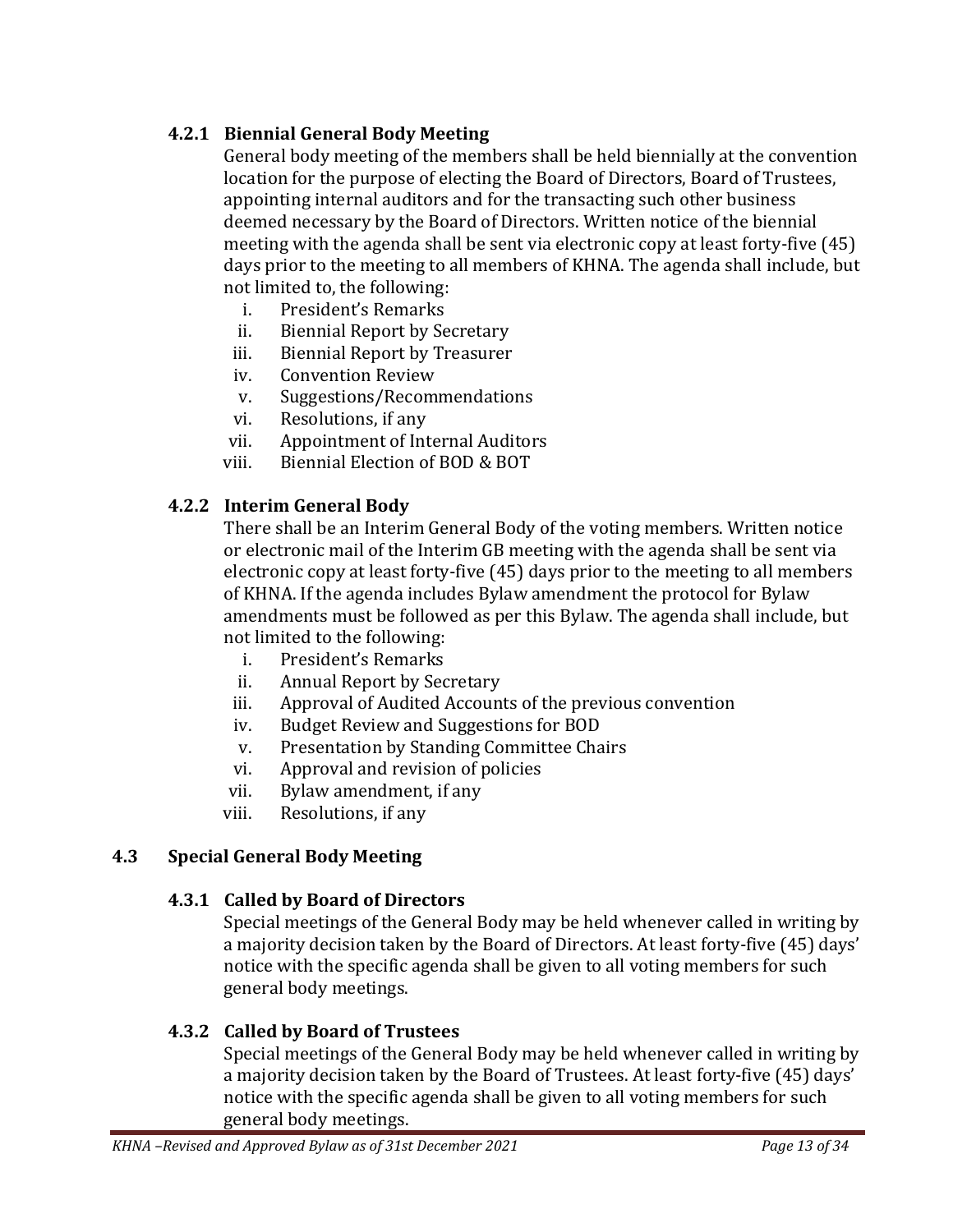### <span id="page-13-0"></span>**4.3.3 Called by KHNA Members**

A member can also petition the President or the Board to call a Special Meeting of the members by explicitly stating the purpose for such a meeting. The request for such a meeting, signed by at least twenty (25) per cent of the total voting members as per Section 4.1.1 shall be submitted to the KHNA Secretary in writing. Such a meeting, after verifying the validity of the members, shall be called within ninety (90) days from the receipt of such a petition by the BOD or BOT as the case may be and shall include only item in the agenda as requested in the petition. Written notice of the petitioned GB meeting with the agenda shall be sent at least forty-five (45) days prior to the meeting to all voting members of KHNA.

## <span id="page-13-1"></span>**4.3.4 General Body Notice**

All General body notice shall be sent by the KHNA Secretary upon request by the BOD or BOT. The GB shall stick to the announced agenda and shall not decide on any other item, which is not in the agenda.

### <span id="page-13-2"></span>**4.4 Quorum**

A quorum of the general body meeting, except for bylaw amendment, shall be at least one-third (1/3) of the total members.

### <span id="page-13-3"></span>**4.4.1 No Quorum**

If a quorum is not present, the General Body shall disburse for half an hour and the meeting shall reconvene after thirty (30) minutes which shall be considered to constitute the Quorum and all decisions taken shall be valid and binding on KHNA.

## <span id="page-13-4"></span>**4.4.2 Meeting presided By**

All General Body Meetings are presided over by the President. BOT Chair, Secretary, and the Treasurer shall share the head table/Stage of any GB. If the President, by any chance, cannot preside or is not available to preside the meeting, the BOT Chair shall preside the GB meeting.

## <span id="page-13-5"></span>**ARTICLE 5 (Directors)**

## <span id="page-13-6"></span>**5.1 Board of Directors (BOD)**

### <span id="page-13-7"></span>**5.2 Structure**

There shall be Twenty-five (25) members in the Board of Directors, excluding exofficio member. Twenty-two (22) shall be directly elected from the general body membership for a period of two (2) years or until next biennial convention and shall consist of the President, Vice President, General Secretary, Jt. Secretary, Treasurer, Jt. Treasurer, and sixteen (16) other directors. Out of the sixteen (16), one position in the Board of Directors shall be reserved for a youth member (between 18 to 26 years of age) and another position shall be reserved for a Yuva whose age is between twenty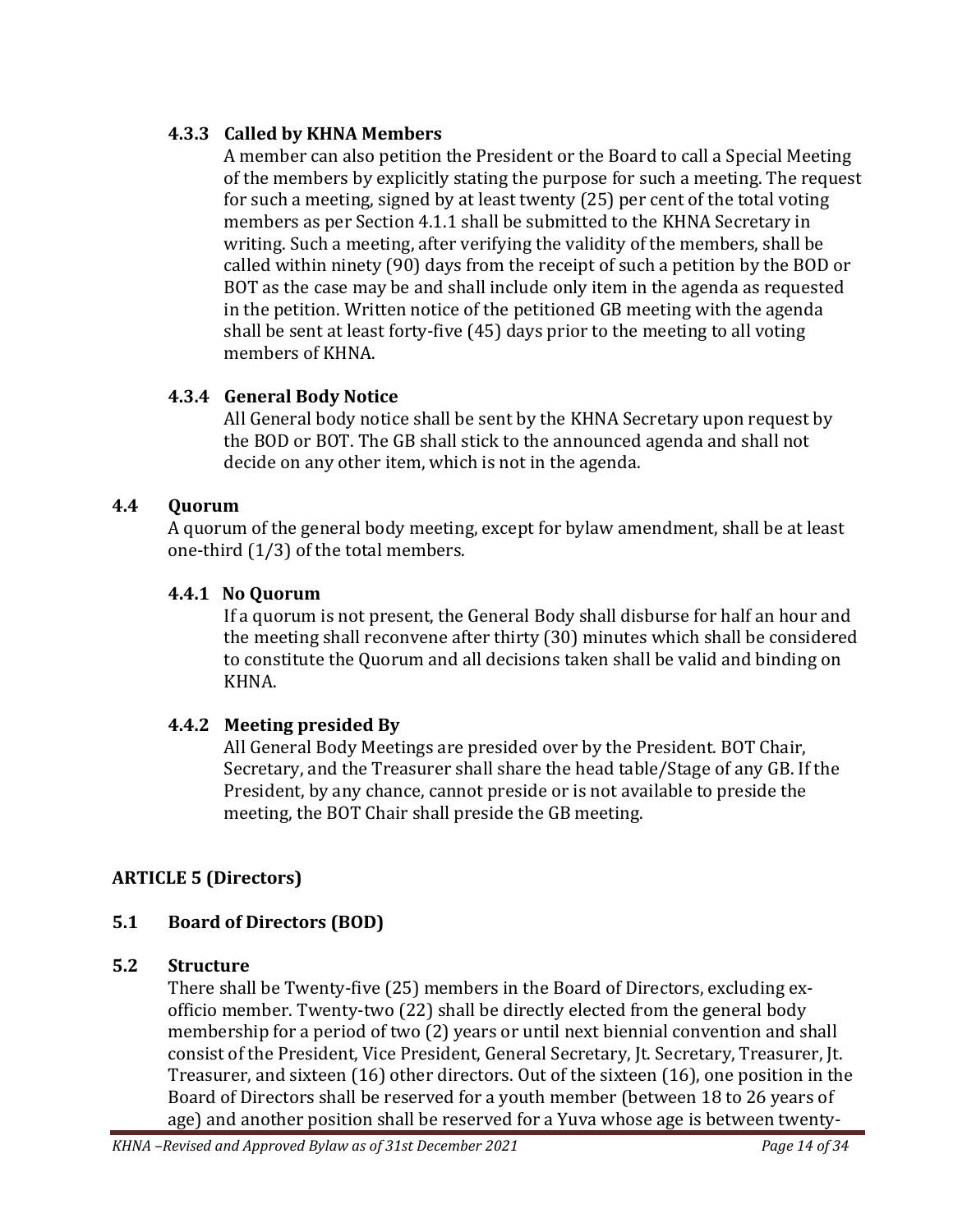seven (27) and forty (40). The immediate past (outgoing) President shall automatically become the non-voting Ex-Officio of the Board of Directors. To assure a fair representation from all cities/states, at the hand-over meeting rest of the three (3) members shall be nominated and recommended by the Board of Directors to the Board of Trustees for final approval.

#### <span id="page-14-0"></span>**5.3. Term Limit**

No directors shall be elected for the same Executive office for more than two consecutive terms.

### <span id="page-14-1"></span>**5.4 Director's Power**

Each member will act only as a director; individual directors shall have no power as such. All directors need to be active members of KHNA.

### <span id="page-14-2"></span>**5.5 Regular BOD Meeting**

The Board of Directors may meet as needed and as mentioned in 5.7. At least one meeting per year shall be held as a face-to-face meeting.

### <span id="page-14-3"></span>**5.6 Place of Meeting**

The meeting place of the Board of Directors shall be communicated by the Secretary. Since the members are from across North America, such meetings shall also be coordinated through electronic media.

### <span id="page-14-4"></span>**5.7 Quorum**

A simple majority of the number of the Board members shall constitute the quorum for Board of Directors meeting.

### <span id="page-14-5"></span>**5.8 Vacancies**

Any vacancy occurring in the Board of Directors shall be filled by a majority decision by the Board of Directors for the unexpired term of the predecessor in office.

### <span id="page-14-6"></span>**5.9 Unexcused Absence**

If any member of the Board of Directors fails to attend three consecutive meetings, he/she shall be removed from the Board of Directors after giving due notice, and if proper explanation is not received within 15 days from the receipt of the notice, the vacancy shall be filled as allowed under 5.8.

## <span id="page-14-7"></span>**5.10 Removal**

Any elected official of KHNA can only be removed by a two-third majority in a Special General Body meeting called for that purpose. A written notice of such meeting with the removal of elected official as a specific item in the agenda must be sent to all GB Members before Sixty (60) days of such General body meeting.

## <span id="page-14-8"></span>**5.11 Conflict of Interest of Directors with offices held in Competing Organizations.**

No Director of KHNA shall hold an office of authority in a Competing Organization. If such a conflict of interest arises any time during the term of office, the Director should resign their membership in the Board of Directors and the position should be filled per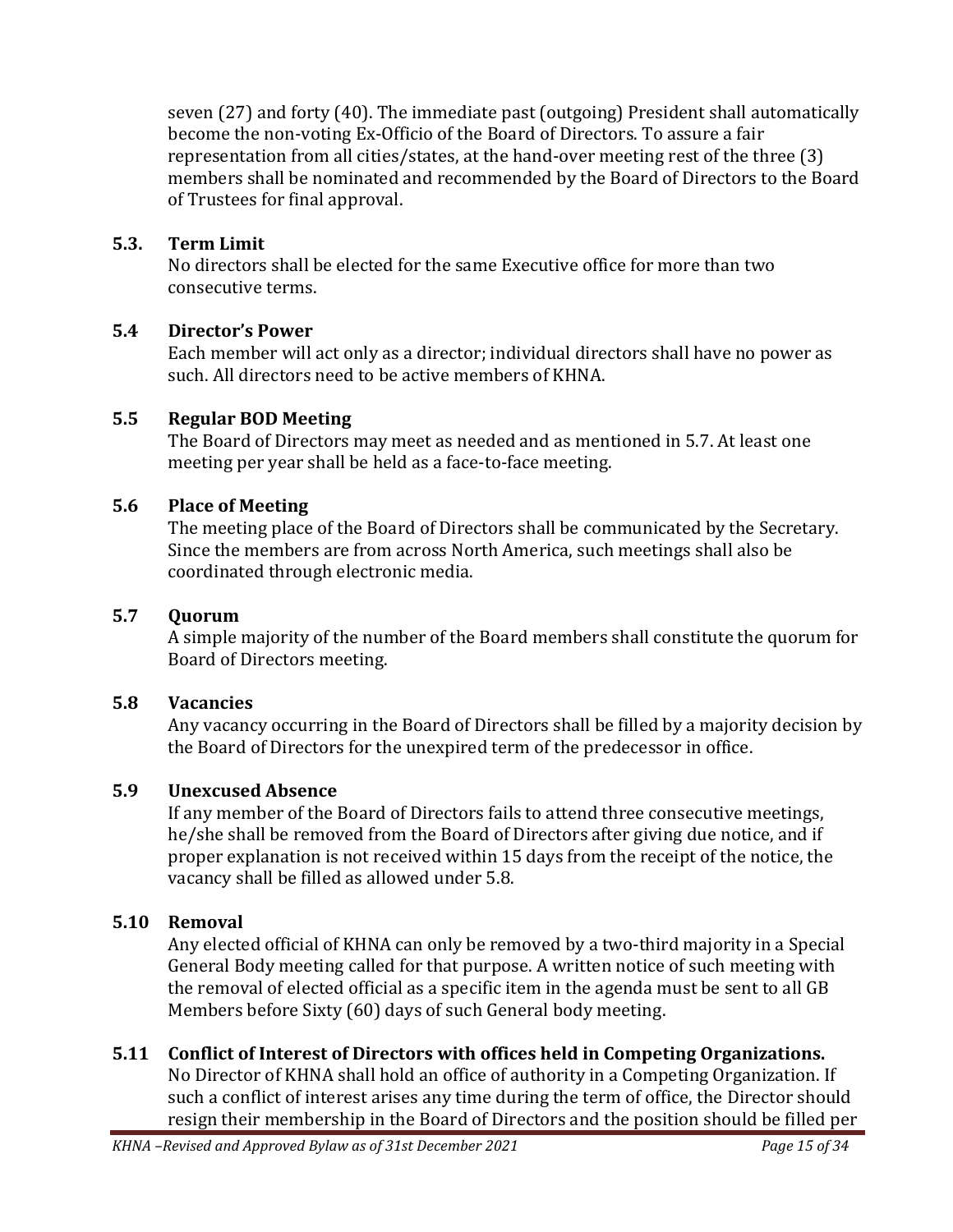5.8. if a conflict arises and the director refuses to resign, the Board of Directors by a two-third majority vote can prevent him/her from participating in the proceedings of the Board until such a time (a) he/she is removed from the Board using procedures laid out in 5.10 or (b) he/she can establish to the satisfaction of the Board that the conflict of interest no longer exists.

#### <span id="page-15-0"></span>**5.12 Sub-Committees**

The Board of Directors shall have the privilege to appoint subcommittees to complete any special task, which shall be very specific in nature. There shall be a Chairperson for such committee who shall be an elected member of the current BOD and proper records of such committee meetings should be submitted to the Board of Directors including the minutes. All sub-committees appointed by BOD shall be reporting to the Board of Directors. Sub-Committee shall submit a detailed budget for any projects involving finance before the Board of Directors for their approval.

#### <span id="page-15-1"></span>**5.13 Term of Sub-Committee**

Any Sub-Committee appointed for a special task or project shall be automatically dissolved with the completion of the task/project or with the biennial election and the installation of the Board of Directors whichever comes first.

#### <span id="page-15-2"></span>**5.14 Standing Committee**

The BOD shall appoint standing committees as needed. Each committee shall have a Chair or a Coordinator from the BOD. These standing committees are directly reporting to the BOD. The term of the standing committee shall be over at the next biennial election. Each standing committee shall prepare a two (2) year plan and prepare a budget to present in the BOD meeting for their approval. The BOD shall review the activities periodically and issue guidelines for each standing committee. The standing committees shall include but not limited to the following:

#### <span id="page-15-3"></span>**5.14.1** *Yuva* **Forum**

This standing committee is appointed to focus on the professional development of KHNA members in general by providing career guidance and advising for professional advancement.

#### <span id="page-15-4"></span>**5.14.2 Women's Forum**

This standing committee is appointed to focus on the affairs of the female members of KHNA. This committee is headed by women and shall have only women as members. The committee shall address issues faced by Hindu women and their children and organize activities for their wellbeing.

### <span id="page-15-5"></span>**5.14.3 Seniors Forum**

This committee is formed to address the issues faced by the senior members of KHNA who are above 65 years of age. Special focus shall be given for developing and maintaining a healthy retirement life.

#### <span id="page-15-6"></span>**5.14.4** *Sewa* **Forum**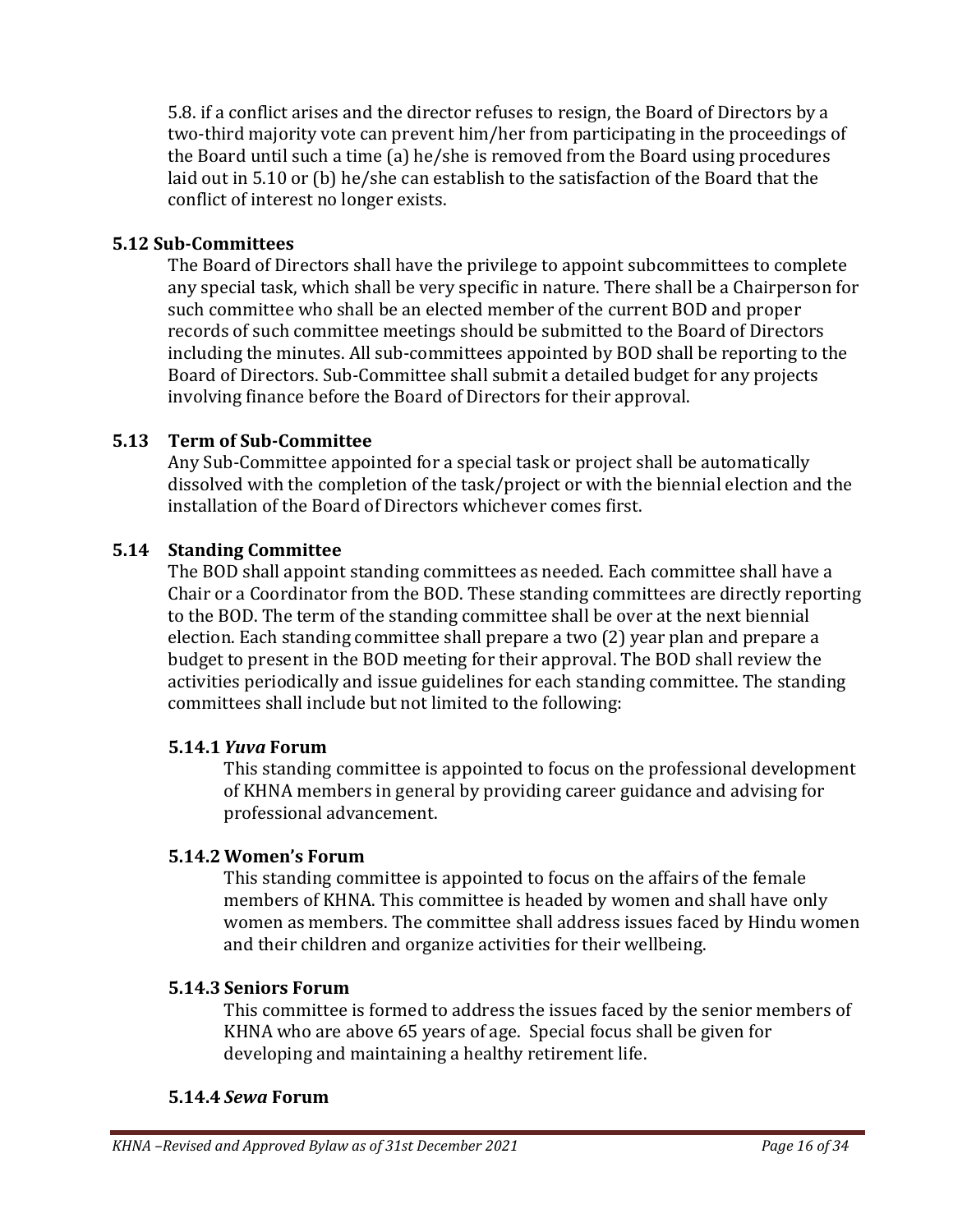*Sewa* committee shall conduct *Sewa* (charity services) in the local and international community. Committee shall focus and motivate the children and encourage them to participate in charity activities.

#### <span id="page-16-0"></span>**5.14.5 Finance & Audit Forum**

This committee shall help the Treasurer and the Director Board in reviewing the finances and provide assistance with regards to financial monitoring, budgeting, planning and auditing.

#### <span id="page-16-1"></span>**5.14.6 Spiritual Forum**

This committee shall comprise of a spiritual team that helps form and guide regional units in conducting *Bhajans* and Hindu gathering to promote the Hindu culture including but not limited to spiritual discourses.

### <span id="page-16-2"></span>**5.14.7 Youth Forum**

This committee shall conduct activities for youth members with a vision to explore ways and means of promoting youth development and engagement. The forum should promote innovative approaches and initiatives for advancing the Hindu youth development agenda at national and regional levels.

#### <span id="page-16-3"></span>**5.14.8 Advisory Board**

This board is appointed from the past Presidents, and Board of Trustees to give proper advice on issues related to KHNA. On a periodic basis the board shall provide valuable guidance and ideas on long term projects. The board shall consist of five to seven members.

### <span id="page-16-4"></span>**5.14.9 Health Forum**

This committee is formed to address and provide advice on health matters to members of KHNA. Special focus shall be given for developing and maintaining a healthy lifestyle. It is recommended that the health forum is chaired by a medical doctor and is comprised of Allopathic doctors and nurses as well as Ayurvedic, Homeopathic, Yoga and Naturopathic practitioners. The Forum should have a liaison from the BOD as a coordinator. The purpose of the forum includes but is not limited to forming a network of Hindu medical practitioners in North America providing medical advice to KHNA member families and Hindu organizations in the U.S. and providing medical advice/support to similar Hindu medical networks and organizations in Kerala.

### <span id="page-16-5"></span>**5.14.10 Economic Forum**

This committee is formed to develop a network of Hindu businesses and investors in North America that will be able to promote Hindu entrepreneurship. This forum should develop a directory of Hindu businesses which should serve as the foundation for gathering sponsorship support to KHNA Sponsorship/Fundraising Committees. The Economic Forum should also consider organizing Hindu Economic Summit(s) (could be along with biennial conventions) attracting prominent Hindu business professionals. This Forum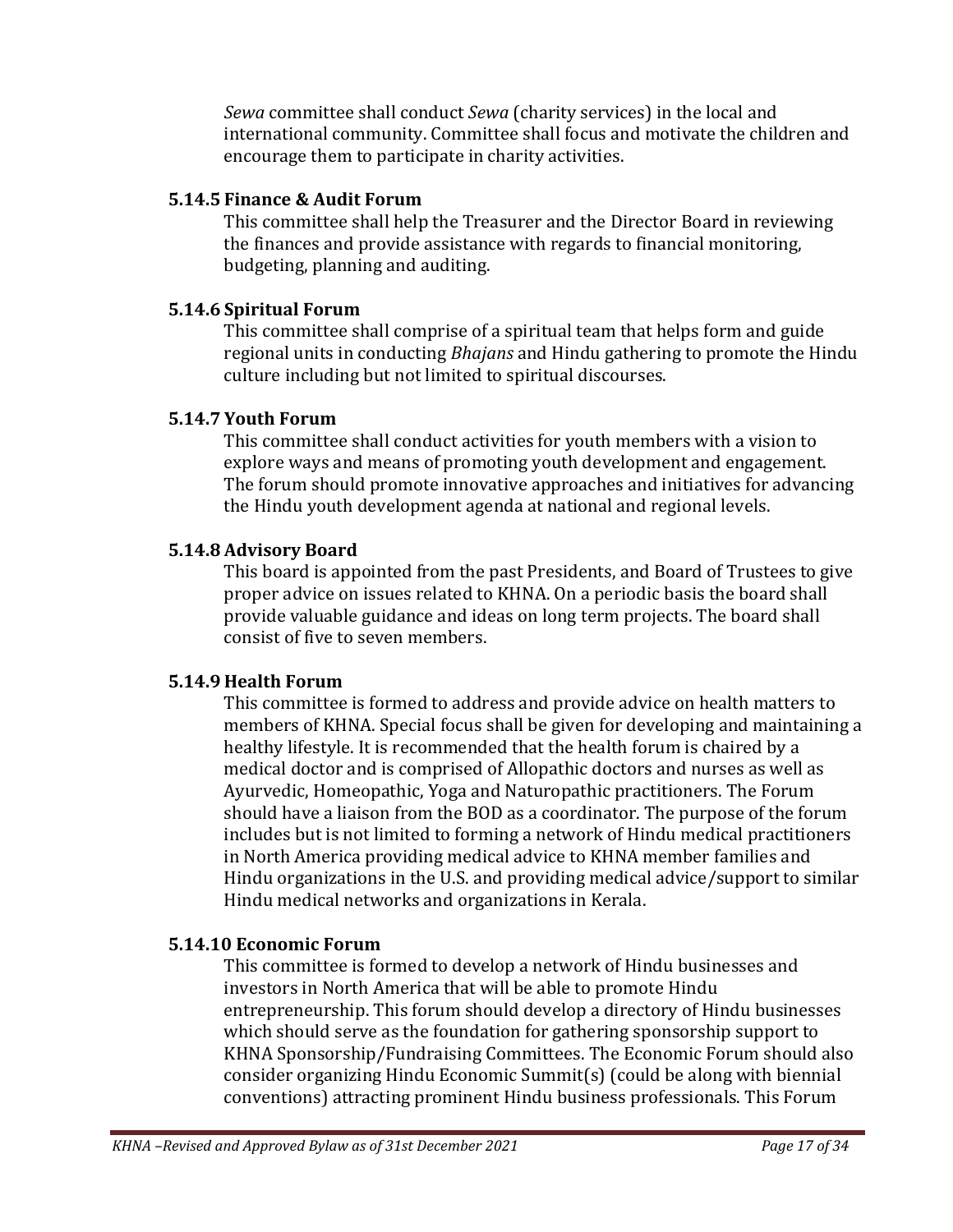should be chaired by a prominent Hindu business person in North America and shall have a BOD Member as the liaison/coordinator.

### <span id="page-17-0"></span>**ARTICLE 6 (Officers)**

#### <span id="page-17-1"></span>**6.1 Structure**

The Officers of the organization shall be the President, Vice President, Secretary, Joint Secretary, Treasurer, and the Joint Treasurer who will constitute the Executive officers. The Executive officers shall meet as required and the minutes of the meeting shall be shared with the Board of Directors and Board of Trustees.

#### <span id="page-17-2"></span>**6.2 President**

The President of the organization shall be the Head of the organization and shall preside at all meetings of the members and of the Board of Directors. The President shall perform all duties incident to the office of the President and such other duties as may be prescribed by the board. The Executive committee members shall not hold a similar title or position in any other Indian national organizations.

#### <span id="page-17-3"></span>**6.3 Vice President**

In the absence of the President or in the event of the President's disability or refusal to act, the Vice President shall perform all duties of the President, and when so acting shall have all the powers of the President.

#### <span id="page-17-4"></span>**6.4 General Secretary**

The General Secretary shall keep all records of the Kerala Hindus of North America and record minutes of the meetings of the members, and Board of Directors, give all notices in accordance with the provisions of these bylaws or as may be required by law; file all needed documents with the State as needed in a timely manner; keep a record of each member; transition records from one term to the other; and in general perform all duties incident to the Office of Secretary and such other duties as from time to time may be assigned by the Board. The minutes of all meetings shall be prepared and distributed to the members of the Board of Directors and Trustees within ten (10) days of such meetings.

#### <span id="page-17-5"></span>**6.5 Joint Secretary**

The Joint Secretary shall perform the duties of the General Secretary in the absence of the Secretary or in the event of the Secretary's disability or refusal to act and shall have the full powers of the Secretary in doing so. Also, the Joint Secretary shall assist the Secretary in the discharge of the Secretary's responsibilities.

#### <span id="page-17-6"></span>**6.6 Treasurer**

The Treasurer shall have charge and custody of all accounts of KHNA and be responsible for all funds and books of the organization; make all payments; receive and give receipts for money due and payable to the organization; and deposit all such money in the name of the organization in such banks or depositories as shall be selected by the Board of Directors or Board of Trustees as the case may be, for the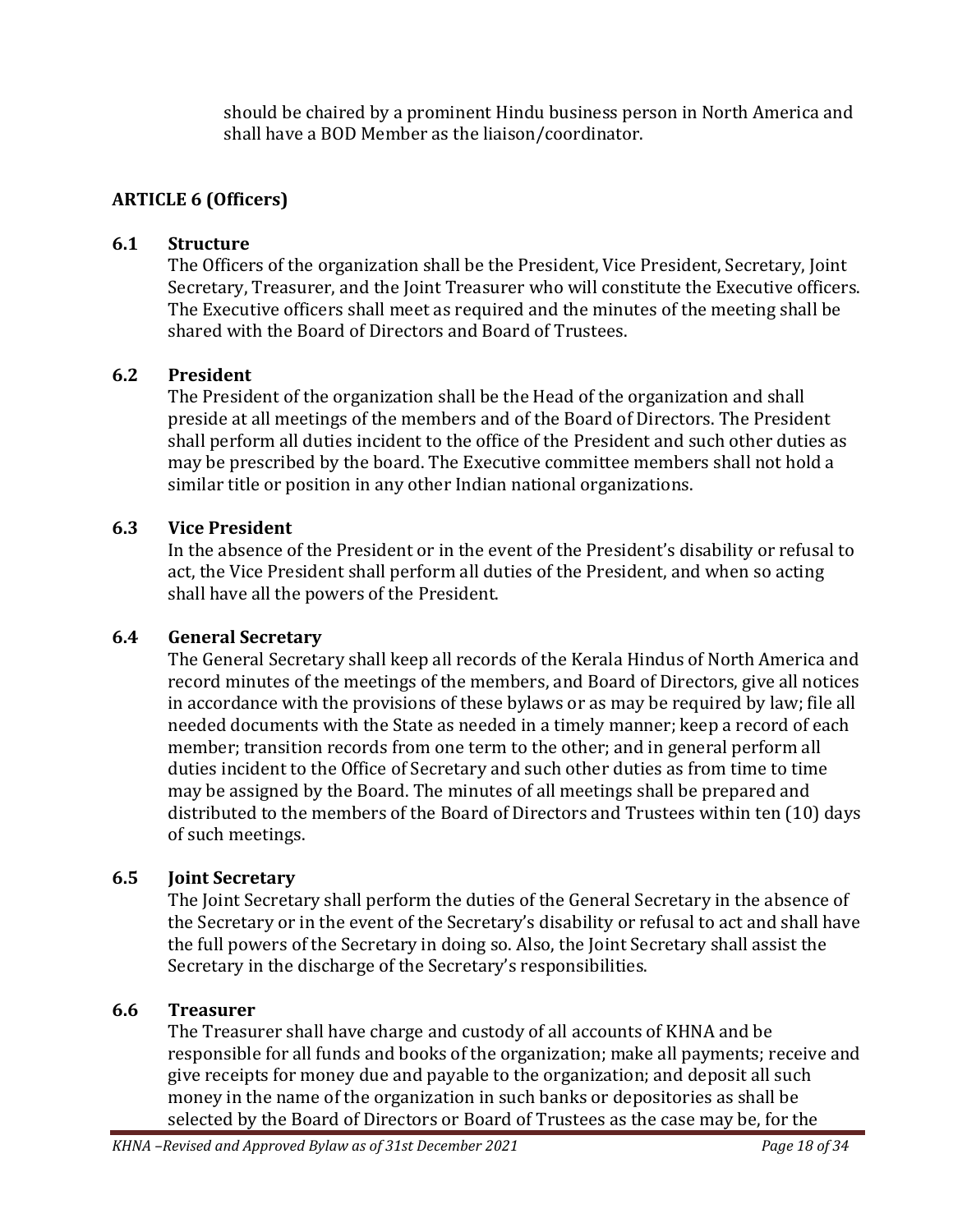money belonging to the accounts controlled by each of these boards; transition record of accounts from the previous Treasurer and transition record of accounts to the new Treasurer within forty-five (45) days after the installation of the new officers, and cosign with the transitioning Treasurer a letter of transition of accounts describing any discrepancies or actions pending; seek professional help from accountants as necessary and authorized by the Board of Directors or Board of Trustees from time to time; present information to the individual or company authorized by the Board of Trustees for preparing tax returns; and in general perform all the duties incident to the office of Treasurer and such other duties as from time to time may be assigned to the Treasurer by the Board of Directors or Board of Trustees. Treasurer shall keep the originals of all contracts signed on behalf of KHNA. Treasurer shall prepare the Biennial report to be presented at the biennial GB. Treasurer shall be preparing a quarterly Income and Expense report to share those with the BOD and BOT within 21 days after each quarter.

## <span id="page-18-0"></span>**6.6.1 Biennial Budget**

Treasurer shall prepare a Biennial budget and present before the joint body of Board of Directors and Board of Trustees for approval within sixty (60) days after the handing over. The approved budget shall be presented in Interim General Body. This shall be for a review and information purpose and shall not seek any approval.

## <span id="page-18-1"></span>**6.6.2 BOT Account**

The Treasurer will maintain the accounts of both the Trustee Board Endowment / Restricted and the operational account and will seek additional outside help if necessary.

## <span id="page-18-2"></span>**6.7 Joint Treasurer**

The Joint Treasurer shall assist the Treasurer in maintaining the books of accounts and any other activities as requested by the Treasurer and perform the duties of the Treasurer in his absence or in the event of the Treasurer's disability or refusal to act and shall have the full powers of the Treasurer in doing so.

## <span id="page-18-3"></span>**6.8 Disability or Refusal to Act**

The disability or refusal to act by any concerned officer must be communicated to the Board of Trustees and upon advice by the Board of Trustees' majority decision; the officer second in line shall assume the functions as mentioned in Article 6.

# <span id="page-18-4"></span>**6.9 Tenure and Qualification for the Officers**

*The term of the Officers shall coincide with the biennial election for their term as elected and shall conclude at the installation of new officers elected for the subsequent term. The qualification of a candidate to hold any of the offices of the President, Vice-President, General Secretary, Joint Secretary, Treasurer or Joint Treasurer shall be: (i) A life member of Kerala Hindus of North America AND*

*(ii) Have registered for and attended at least TWO of the most recent FOUR Biennial KHNA Conventions.*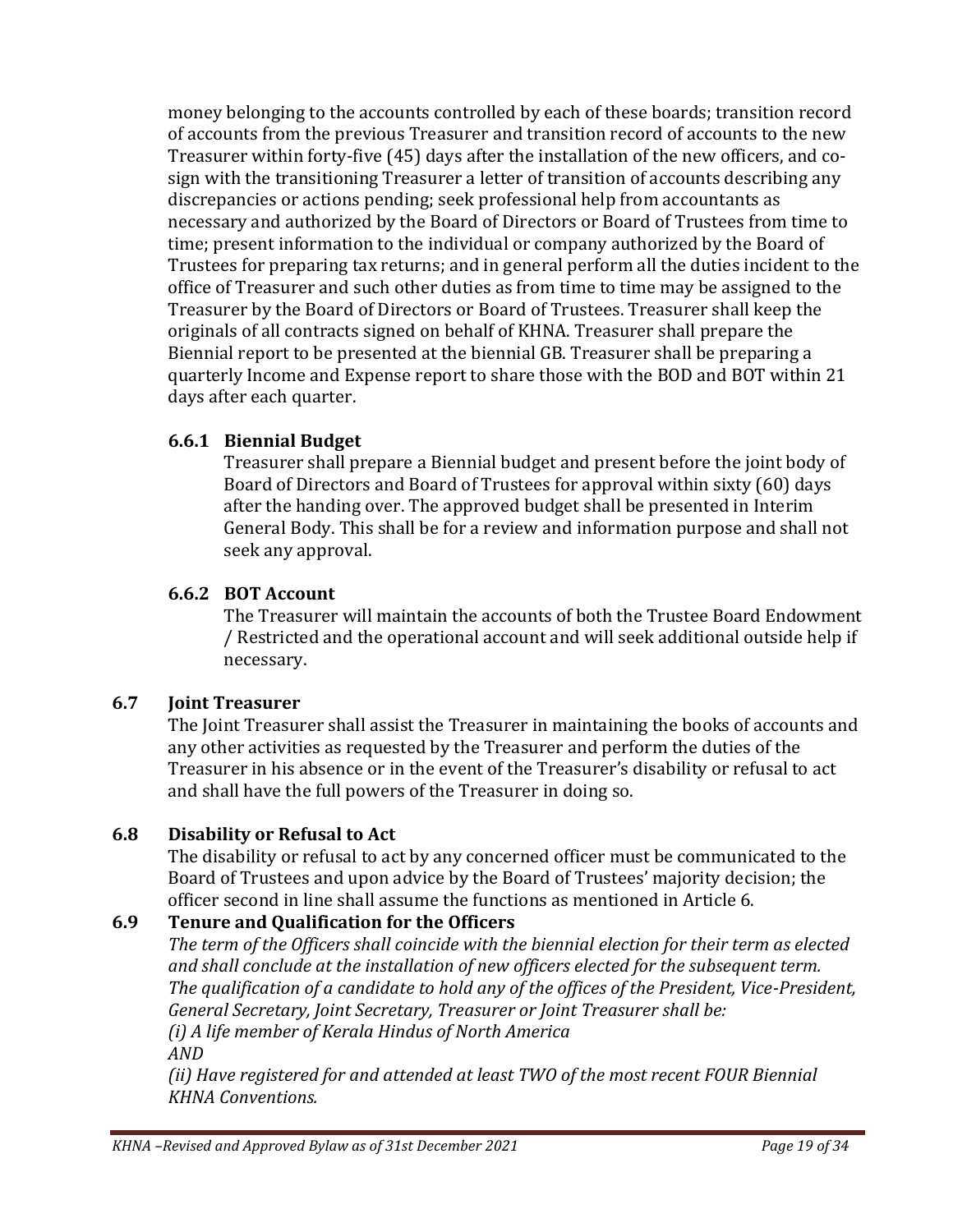#### <span id="page-19-0"></span>**6.10 Conflict of Interest of Officers with offices held in Competing Organizations**

*No Officer of KHNA shall hold an office of authority in a Competing Organization. If such a conflict of interest arises any time during the term of office, the officer should resign from the office held in KHNA. If a conflict arises and the officer refuses to resign, the Board of Directors by a two-third majority vote can prevent him/her from acting in his/her official capacity until such a time (a) he/she is removed from the office using procedures laid out in 6.8 or (b) he/she can establish to the satisfaction of the Board that the conflict of interest no longer exists*

## <span id="page-19-1"></span>**ARTICLE 7 (Board of Trustees (BOT))**

#### <span id="page-19-2"></span>**7.1 Structure**

There shall be 15 (fifteen) members in the Board of Trustees for KHNA representing the various Geographical regions of North America and shall be responsible for:

- i. Formulation of long-term policies
- ii. Strategic planning
- iii. Supervision of endowment funds and its allocation
- iv. Administration of Election
- v. Membership list and membership fee Maintenance
- vi. Open and operate accounts for Endowment fund and membership fees
- vii. Fulfill Tax & Compliance matters
- viii. Administer and conduct the Handing over meeting
- ix. Administer the process of internal and external audit
- x. Seek appropriate legal assistance to initiate legal action on behalf of KHNA and defend any legal proceedings against KHNA
- xi. Call Special GB Meeting to approve any capital expenditure of more than \$50,000.00 (Fifty thousand US Dollars).

### <span id="page-19-3"></span>**7.2 Budget**

Trustees shall along with the Board of Directors approve the biennial budget presented by the treasurer. All capital budgets for long term projects or any budget to acquire real estate assets with a onetime expense of more than 50,000 (fifty thousand) US Dollars must be presented before the Interim General Body or any other special GB called by the BOT for that purpose.

### <span id="page-19-4"></span>**7.3 Advisory Capacity**

Board of Trustees shall not interfere in the day-to-day affairs of KHNA. The Trustees shall be responsible for advising the Board of Directors in managing the funds and controlling the budgets and shall advise on organizational matters. Trustees shall have the right to seek legal consulting and if required to appoint legal consuls. The minutes of all BOT meetings shall be prepared and distributed to the members of the Board of Directors and Trustees within ten (10) days of such meetings.

### <span id="page-19-5"></span>**7.4 Board Secretary**

The Board of Trustees shall have a Secretary to manage the day-to-day affairs and record keeping of the Board of Trustees who shall also be taking meeting notes. On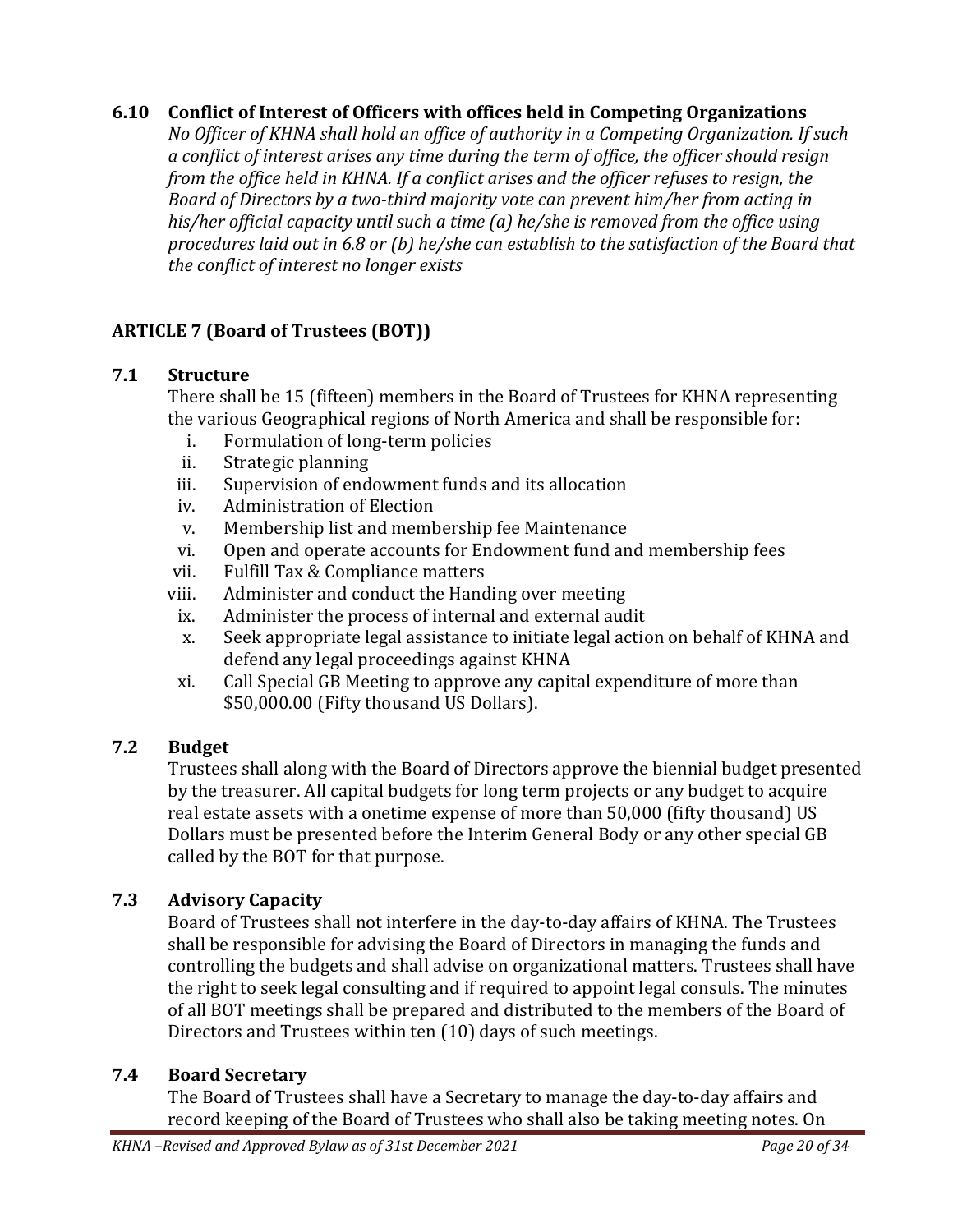behalf of the Trustees, the Secretary shall keep a copy of all minutes of Board of Directors and a copy of all contracts initiated and entered into by KHNA.

#### <span id="page-20-0"></span>**7.5 Composition**

The Board of Trustees shall elect a Chairperson, Vice Chairperson and Secretary from the Board of Trustees in Trustee Board Handing over meeting.

The Chairperson, Vice Chairperson and Secretary should have:

- i. Served KHNA Board of Trustees at least for two years, and
- ii. Served at least one term in the Executive committee of KHNA.

Ex-Officio Members of the Board of Trustees:

The President, Secretary, and Treasurer of KHNA shall be non-voting Ex-Officio members of the Trustee Board.

#### <span id="page-20-1"></span>**7.6 Meetings**

(a) The Chairperson shall preside and conduct all meetings of the Board of Trustees and in his absence; the Vice Chairperson shall assume the powers of the Chairperson to function as the Chairperson.

(b) The Chairperson, Vice Chairperson and Treasurer shall jointly operate the Endowment Fund and shall periodically update the account details to the Board of Trustees in their meetings.

### <span id="page-20-2"></span>**7.7 Attend BOD Meetings**

The Chairperson and/or the Vice Chairperson of the Board of Trustees shall attend the Board of Directors meeting with no voting rights.

#### <span id="page-20-3"></span>**7.8 Meeting Frequency**

The Board of Trustees shall meet at least five (5) times in a year.

#### <span id="page-20-4"></span>**7.9 Tenure and Qualification**

The term of Trustees shall coincide with the biennial election for their term as elected and shall conclude at the installation of the new Trustees elected for the subsequent term.

Qualification of a candidate for the Board of Trustee shall be:

- (i) A Life member of KHNA, or a member of an Institutional member of KHNA AND
- (ii) Must meet one of the following three categories
	- 1) Must have served at least one term as a member of the Executive Committee OR
	- 2) Must have served in the BOT before OR
	- 3) Must have served as a BOD member for four years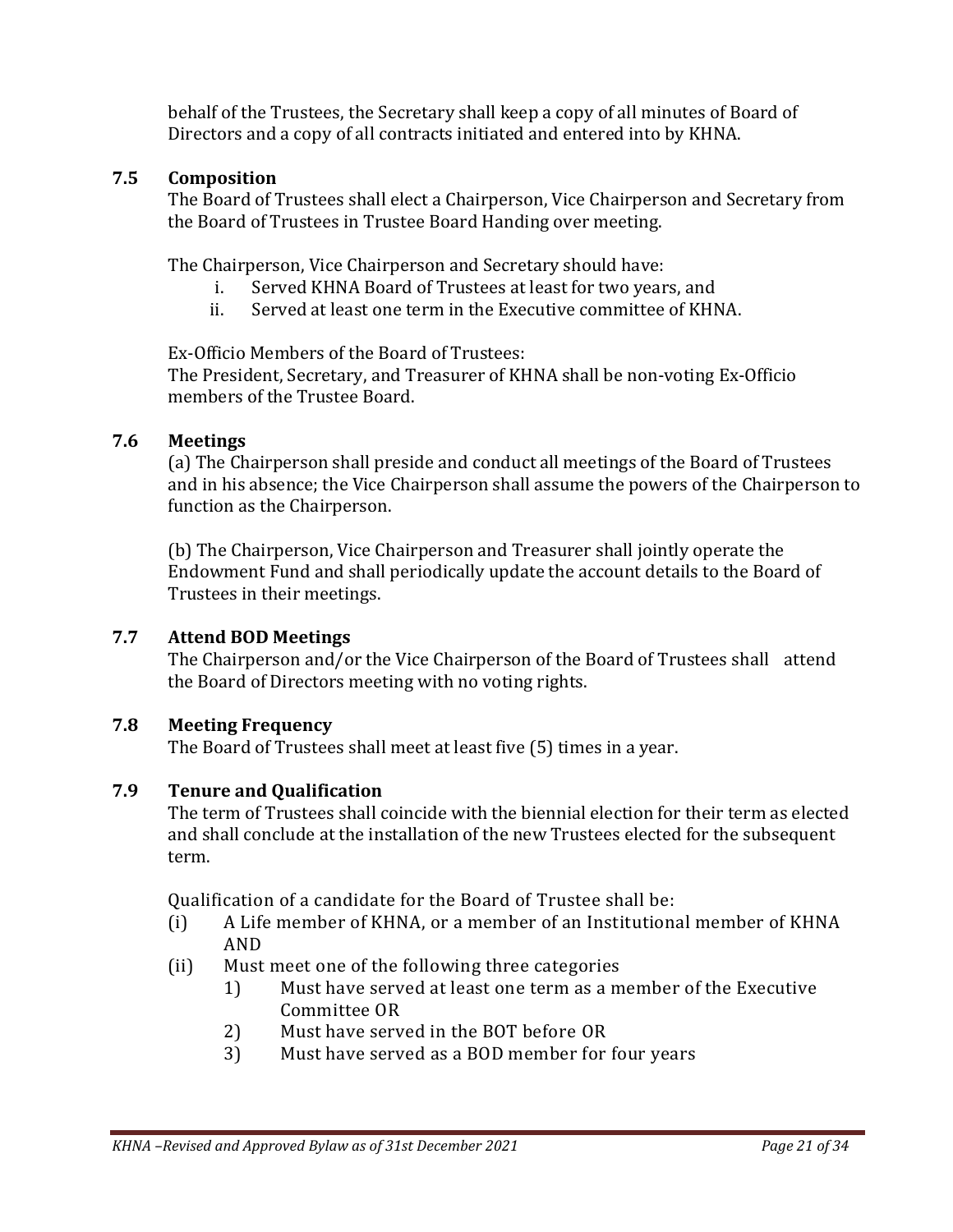No Trustees shall serve more than 4 (four) years consecutively without taking a break for two (2) years. Trustees who have served KHNA continuously for four years shall be eligible for re-election after two (2) years.

#### <span id="page-21-0"></span>**7.10 Vacancies**

Any vacancy occurring in the Board of Trustees shall be filled by a majority decision by the Board of Trustees for the unexpired term until the next biennial election.

#### <span id="page-21-1"></span>**7.11 Unexcused Absences**

If any member of the Board of Trustees fails to attend three consecutive meetings, he/she shall be removed from the Board of Trustees after giving due notice, and if proper explanation is not received within 15 days from the receipt of the notice, the vacancy shall be filled as allowed under 7.10.

### <span id="page-21-2"></span>**7.12 Conflict of Interest of Trustees with offices held in Competing Organizations.**

No Trustee of KHNA shall hold an office of authority in a Competing Organization. If such a conflict of interest arises any time during the term of office, the Trustee should resign their membership in the Board of Trustees and the position should be filled as specified in 7.11. if a conflict arises and the Trustee refuses to resign, the Board of Trustees by a two-third majority vote can prevent him/her from participating in the proceedings of the Board until such a time (a) he/she is removed from the Board using procedures laid out in 5.10 or (b) he/she can establish to the satisfaction of the Board that the conflict of interest no longer exists.

### <span id="page-21-3"></span>**7.13 Sub-Committees**

The Board of Trustees shall have the privilege to appoint subcommittees to complete any special task, which shall be very specific in nature to the BOT. There shall be a Chairperson for such committee who shall be a member of the Trustee Board, and proper records of such committee meetings should be submitted to the Board of Trustees including the minutes. All BOT appointed sub-committees shall be reporting to the Board of Trustees. Subcommittee shall submit a detailed budget for any projects involving finance before the Board of Trustees for their approval, if appointed by BOT.

### <span id="page-21-4"></span>**7.14 Term of a Sub-Committee**

Any Sub-Committee appointed for a special task or project by the BOT shall be automatically dissolved with the completion of the task/project or with the biennial election and the installation of the Board of Trustees whichever comes first.

### <span id="page-21-5"></span>**ARTICLE 8 (Judicial Council)**

#### <span id="page-21-6"></span>**8.1. Judicial Council**

The General Body shall elect three (03) members of KHNA, who shall not be members of the current Director Board or Trustee Board to serve as members of Judicial Council. Before initiating any legal proceedings against KHNA regarding any dispute, it must first be brought before the Judicial Council for an amicable resolution.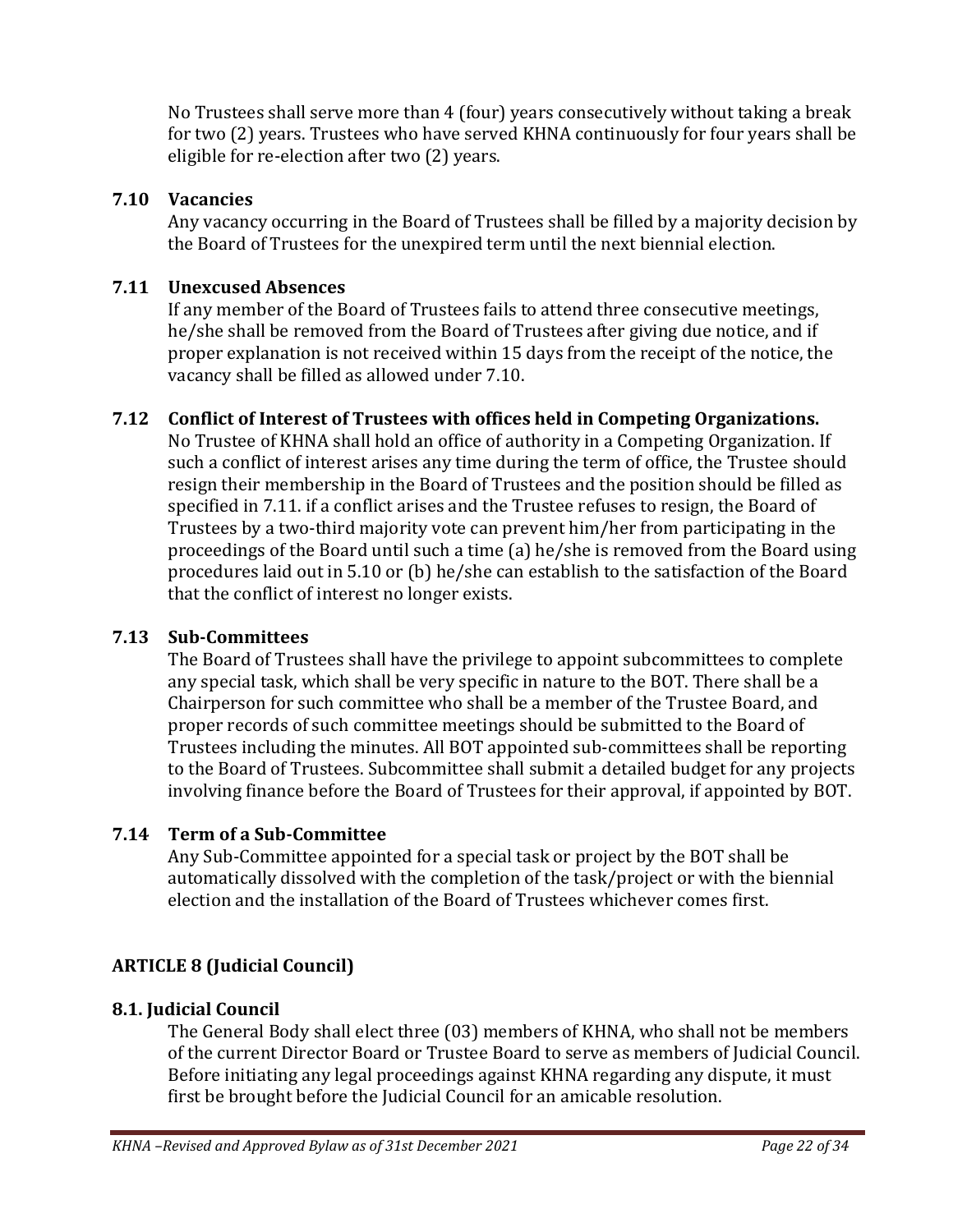#### <span id="page-22-0"></span>**8.2. Qualifications and Term**

Members of the Judicial Council should have served the organization as

(a) President who has served at least one full term (04 years) on Board of Trustees OR

(b) Trustee Board Chairman who has served at least one full term (02 years) on the Executive Committee

OR

(c) Trustee Board Members who have served at least one full term (04 years) and served at least two terms (04 years) on the Executive Committee The term of the Judicial Council shall be four (04) years. For each term, the first meeting of the elected Judicial Council shall be convened and presided over by the President of KHNA. The Chairperson shall be elected from this council at the first meeting.

#### <span id="page-22-1"></span>**8.3. Duties**

In the event of a dispute among members of KHNA about the results of any election conducted by the General Body pursuant to these Constitution and Bylaws, or a dispute among members of KHNA about any action taken by the Director Board or Trustee Board which cannot be resolved by that body acting under the Constitution and Bylaws by majority vote of such body a quorum being present, such dispute shall be referred to the Judicial Council for resolution.

- a. All written complaints shall be acknowledged within seven (07) days.
- b. The Judicial Council has the authority to intervene in any crisis of the organization only upon receipt of a request for intervention.
- c. The Judicial Council shall have the authority to adopt its own rules of procedures for the resolution of disputes, subject to the provisions of the Constitution and Bylaws.
- d. The council shall undertake investigations, if allegations are made that warrant such investigation and shall have the authority to seek the help of private agencies in conducting such investigations.
- e. Any intentional act of individuals to damage the reputation of the organization or its current or past officials shall be investigated and acted upon by the Judicial Council and appropriate disciplinary actions shall be taken; and it shall have the authority to commence legal proceedings against the parties causing such damage.
- f. The Judicial Council shall remain an independent entity; and shall report its decisions to the Director Board, Trustee Board and the General Body.

#### <span id="page-22-2"></span>**8.4. Meeting**

The Judicial Council shall meet at least once in Six (06) months and as often as required at the discretion of the Chairperson.

#### <span id="page-22-3"></span>**8.5. Notice**

The Judicial Council maybe called into session with ateleast two (02) days' notice by telephone/email.

#### <span id="page-22-4"></span>**8.6. Quorum**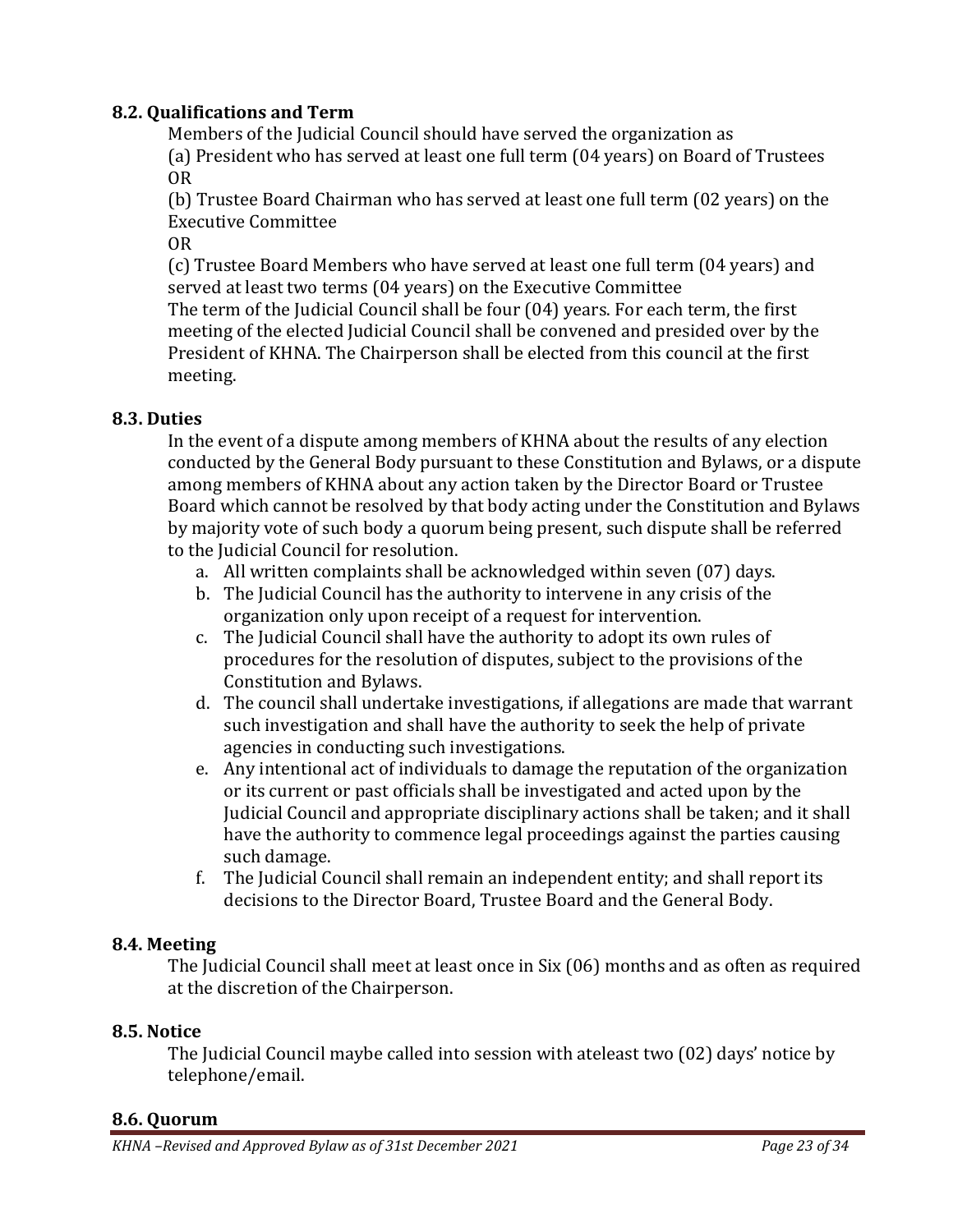The quorum for any meeting of the Judicial Council shall be two out of three (02/03).

#### <span id="page-23-0"></span>**8.7. Voting**

Decision of the Judicial Council to initiate disciplinary action shall require two out of three votes (02/03).

#### <span id="page-23-1"></span>**8.4. Interference**

No interferences are allowed from anyone regarding the disputes under the council that are awaiting resolution. Any Judicial Council Committee member shall respect and comply with the bylaw and shall act at all times in a manner that promotes confidence in the integrity and impartiality of the goodwill. A Judicial Council Committee member shall not make statements, whether public or nonpublic, that commit the person with respect to cases, controversies, or issues that are likely to come before the office or that are inconsistent with the impartial performance of the adjudicative duties of their office.

#### <span id="page-23-2"></span>**8.9. Campaigns**

Judicial council committee members cannot participate in, support, or promote any KHNA election campaigns, meetings and debates etc.

#### <span id="page-23-3"></span>**8.10. Binding**

The decision of the Judicial Council with respect to any dispute shall be binding on KHNA and on all of its members. However, in the event there is disagreement regarding the decision of the Judicial Council the affected party/parties shall have the right to appeal to the General Body which will discuss the matter in its next regularly scheduled meeting; and the decision of the General Body shall be final.

#### <span id="page-23-4"></span>**ARTICLE 9 (Contracts, Checks, Deposits, Books & Records)**

#### <span id="page-23-5"></span>**9.1 Contracts**

#### **a) Authorize Power**

The Board of Directors through a special resolution shall authorize any officer or officers, agent or agents of KHNA to negotiate the terms of a contract with in the best interest of KHNA as directed by the resolution.

#### **b) Signing Contract**

All contracts negotiated by the officers or authorized agents on behalf of KHNA must be signed by the President and anyone (1) of the following two (2) officers:

- (i) Secretary
- (ii) Treasurer

#### **c) Custody of signed Contracts**

KHNA Secretary or Treasurer must give a copy of any signed contract to the BOT Chair for proper records.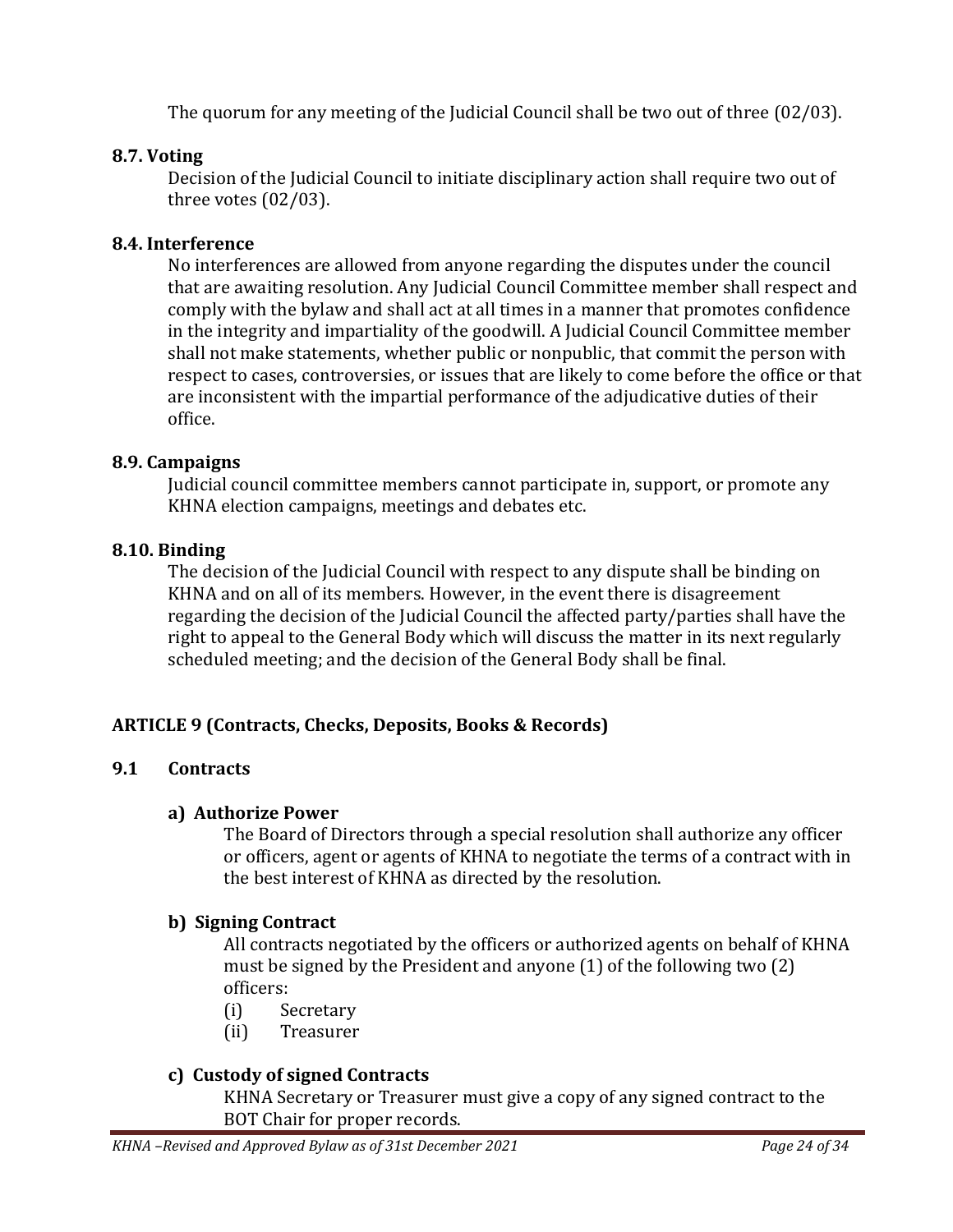# <span id="page-24-0"></span>**9.1.1 Checks and Drafts**

## **a) Written by BOD**

All checks, drafts or other instruments for the payment of money, notes, or other evidence of indebtedness issued in the name of KHNA shall be signed by the Treasurer. Transactions of USD 1000.00 (One thousand) or above shall be approved, through a resolution of the BOD and shall be signed by the Treasurer and countersigned by the President. The President, being the executive head of the organization shall also have the authority to operate the accounts in unavoidable circumstances.

## **b) Written by BOT**

All checks, drafts or other instruments for the payment of money, notes, or other evidence of indebtedness issued in the name of KHNA shall be signed by the Treasurer. Transactions of USD 1000.00 (One thousand) or above shall be approved through a resolution of the BOT and shall be signed by the Treasurer and countersigned by BOT Chair. Under unavoidable circumstances BOT Chair shall also have the authority to operate the accounts.

## <span id="page-24-1"></span>**9.1.2 Expense Reimbursement**

- a) All expenses in the amount of more than USD 1000.00 (One thousand) must be pre-authorized by the President, Secretary or Treasurer. All expense reimbursement requires a voucher form with a receipt attached as the proof of expenditure**.**
- b) All expenses shall only be reimbursed using checks. Cash reimbursements are not allowed.
- c) All checks issued by KHNA, for any amount of USD 1000.00 (One thousand) or above, must have two signatures. Treasurer's or Jt. Treasurer's signature shall be mandatory on every check. Treasurer shall always have the custody of all bank checks and must not give any signed or blank checks to anyone including the officers of KHNA.
- d) Any expenses in the amount of \$50.00 (fifty) USD or more spent by the President, Secretary or Treasurer shall be authorized by another officer of KHNA other than the person spending the money.

## <span id="page-24-3"></span><span id="page-24-2"></span>**9.2 Deposits**

### **9.2.1 General Funds**

All funds collected on behalf of KHNA either in cash, checks, credit cards or any other approved methods except as in 9.2.2 shall be deposited within two weeks of the receipt of the funds to the credit of KHNA in its name and Tax ID number in such banks as the Board of Directors or Board of Trustees may select and decide through a resolution.

### <span id="page-24-4"></span>**9.2.2 Membership Fee and Endowment Fund**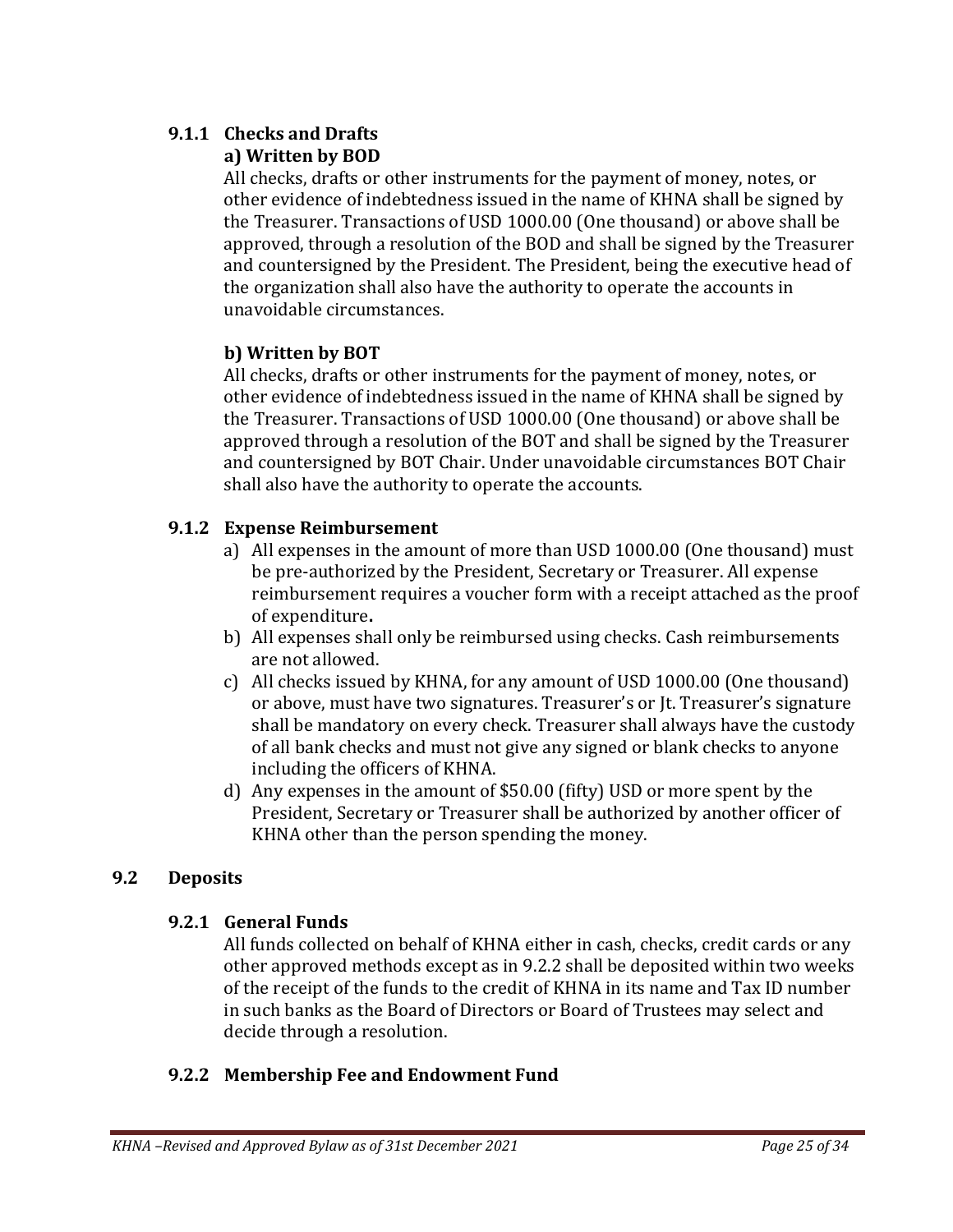All funds collected as membership fees and endowment contributions shall be the responsibility of the Board of Trustees and shall deposit in such bank authorized by the BOT. Funds shall be deposited within two weeks.

### <span id="page-25-0"></span>**9.2.3 Restricted Funds**

The Trustee Board accounts shall be called Restricted Funds. The Board of Trustees shall maintain two separate bank accounts. The Membership fees and any endowments received shall be maintained in the Endowments account. The funds raised towards the KHNA Scholarships shall be maintained in the BOT Operational account.

## <span id="page-25-1"></span>**9.2.4 Transfer of Funds**

Funds shall not be withdrawn or transferred from the Board of Trustees' Endowment account without a resolution adopted by the simple majority of the General Body.

## <span id="page-25-2"></span>**9.2.5 Accounts**

The Treasurer should have access to all bank accounts opened by KHNA including the Restricted Funds accounts and Operational account and will seek additional outside help if necessary.

## <span id="page-25-3"></span>**9.3 Gifts**

The Board of Directors may accept on behalf of the corporation, any contribution, gift, bequest, or device for the general purpose or for any special purpose of KHNA.

## <span id="page-25-5"></span><span id="page-25-4"></span>**9.4 Official Records and Seal**

## **9.4.1 Corporate Assets & Records**

The Board of Trustees shall be the custodian of all assets and properties of KHNA including the corporate seal. BOT shall keep complete books and records of accounts including the used and unused receipt books handed over by the outgoing BOD and BOT. BOT shall also keep minutes of the proceedings of its members, Board of Directors and Board of Trustees, and shall keep at the registered principal office or at a convenient place authorized by the Board of Trustees.

## <span id="page-25-6"></span>**9.4.2 Membership List**

BOT shall have the custody of original membership applications with the copy of the proof of payment and maintain an accurate list of active members with details but not limited to their names, telephone numbers, email address and physical addresses of the members. BOT shall also maintain a voters list of members entitled to vote. Ownership & Hosting of the website will be responsibility of the Board of Trustees. Ongoing operational maintenance will be the responsibility of the Board of Directors.

### <span id="page-25-7"></span>**9.5 Fiscal Year**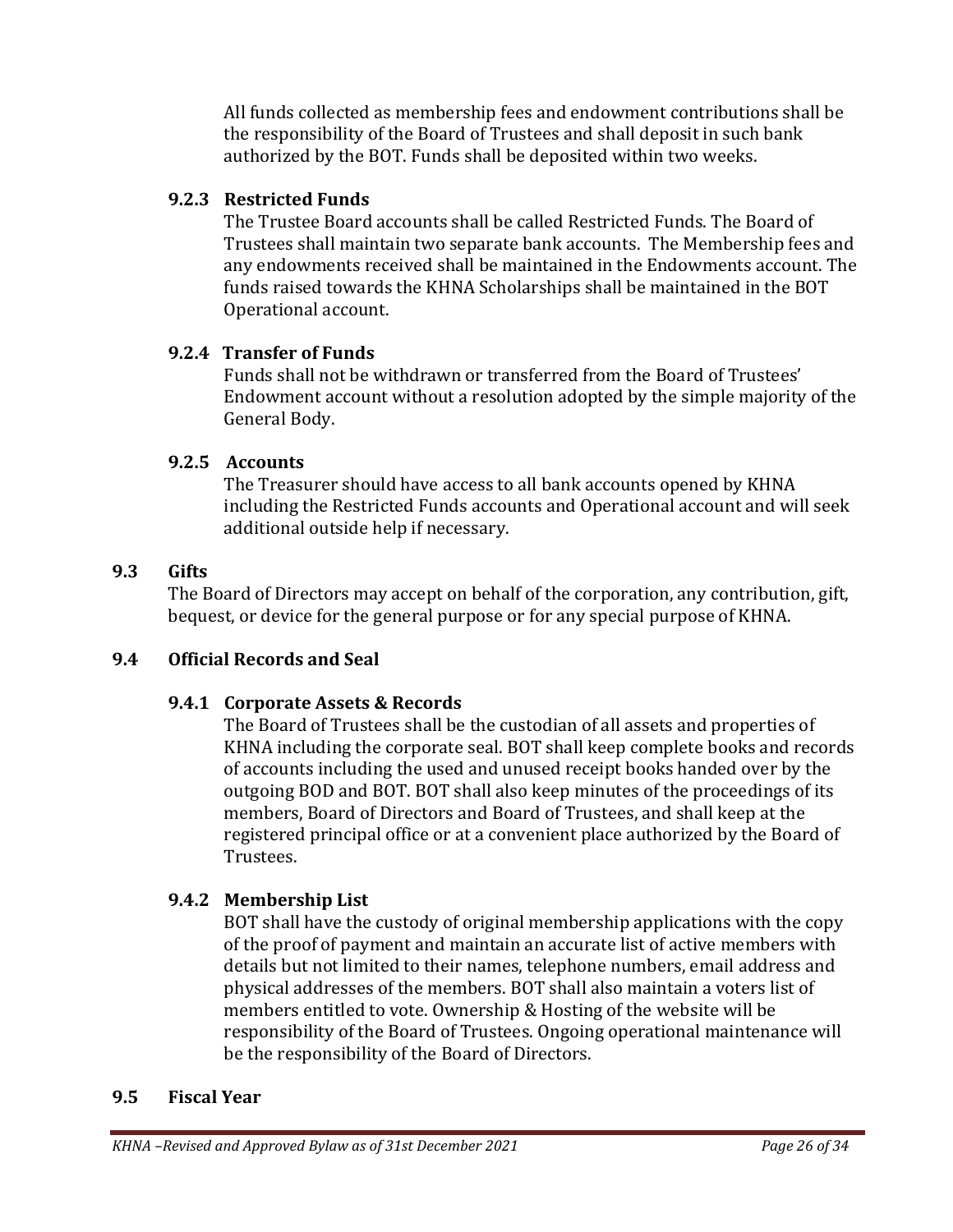The fiscal year of the corporation shall begin on the first day of January and end on the last day in December in each year.

## <span id="page-26-0"></span>**ARTICLE 10 (Financial Records and Annual Procedure)**

#### <span id="page-26-1"></span>**10.1 Financial Records**

The corporation shall maintain true and accurate financial records with full and correct entries made with respect to all financial transactions, including all cash receipts and cash disbursements, in accordance with generally accepted accounting procedures. The above accounts shall be kept in accordance with requirements of the of Internal Revenue code section 501 (c) (3) organization. All required tax and information returns must be filed in a timely manner stated in the above IRS section. Financial and all other records must be kept for a minimum of seven (7) years or for a period consistent with IRS regulations whichever is greater. The corporation must not engage in any activity outside the scope of 501 (c) (3) of Internal Revenue code.

#### <span id="page-26-3"></span><span id="page-26-2"></span>**10.2 KHNA Reports**

### **10.2.1 Biennial Operational Report**

The Secretary shall prepare and present an operational written report to be presented in the Interim General Body and a biennial report to be presented in the Biennial General Body.

### <span id="page-26-4"></span>**10.2.2 Biennial Financial Report**

The Treasurer shall prepare a combined report of the financial activity of KHNA including the BOT account for the preceding two years and present in the biennial GB. This report shall conform to accounting standards as promulgated by the American Institute of Certified Public Accountants.

### <span id="page-26-5"></span>**10.3 Public Inspection**

All financial records, books, and annual reports of the financial activity of the corporation shall be kept at the registered office or principal office as approved by the BOT of the corporation in the state the corporation is registered for a period consistent with the IRS requirements or any other laws and shall be available to members for inspection by appointment. Any member or his/her attorney may inspect all books and records of the corporation for any purpose at a mutually acceptable time and place. The corporation may charge for reasonable expenses incurred for such inspection(s).

#### <span id="page-26-6"></span>**10.4 Audit and Books**

Audit of books and records shall be responsibilities of the Trustees.

### <span id="page-26-7"></span>**10.5 Audit Committee**

The General Body shall appoint an audit committee of three (3) members from the members present in the General body to inspect and review the books of KHNA. The members of the Audit Committee shall be individuals who have a good understanding of the Constitution and finance and shall have served a term of 4 years in BOD or BOT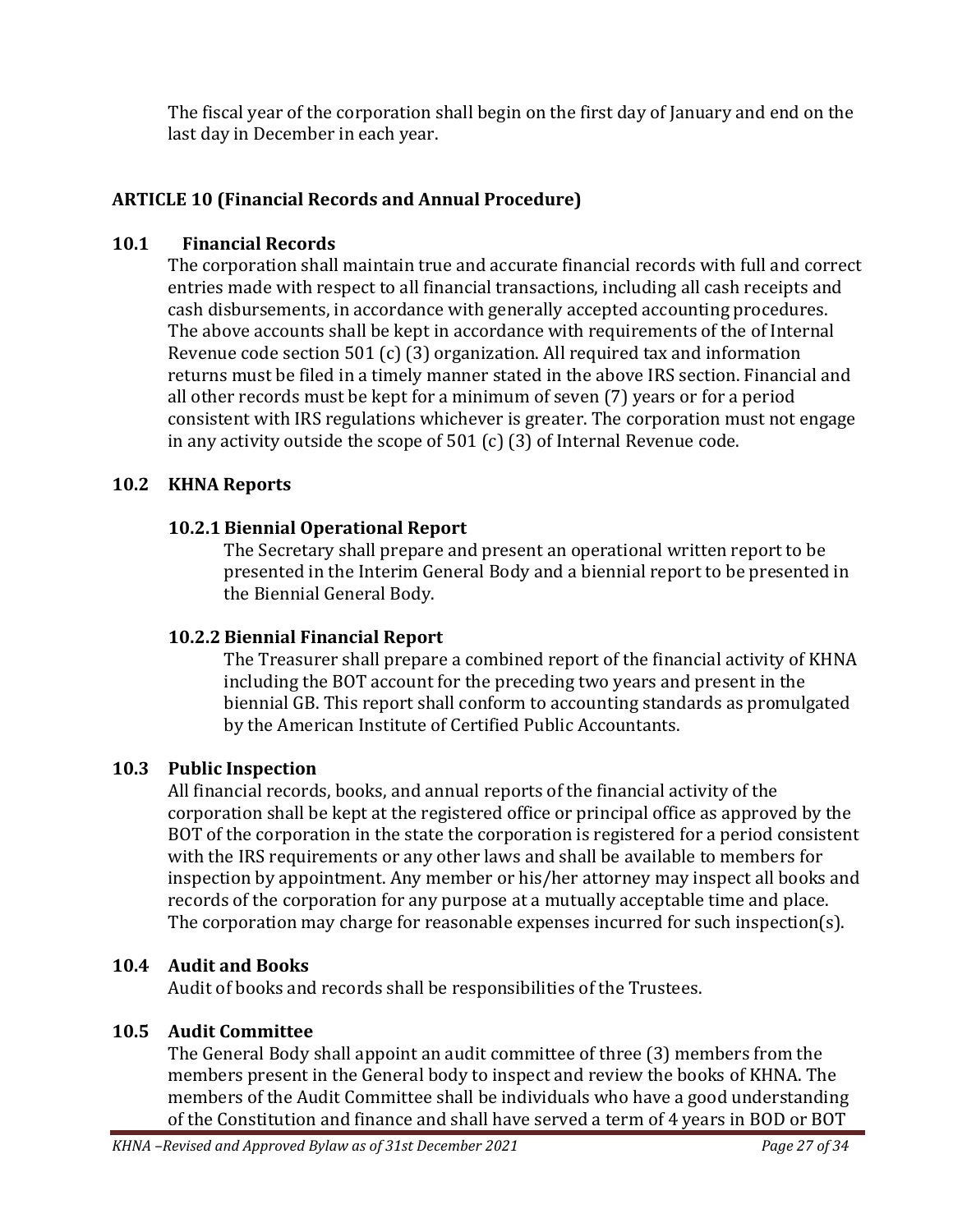combined. Such auditors appointed shall not be the members of the current Board of Directors or Trustees. The audit committee shall:

- a) Conduct reviews more frequent during the last three months before the convention date so that a close observation can be ensured to the accuracy and compliance of financial matters.
- b) Review the accounts as frequent as needed and shall present their report to the Board of Trustees and Board of Directors, emphasizing any discrepancies such as variations from the budget, deviations from the policies and non-compliance to the constitution.
- c) Examine all the books and reports and submit the audited accounts to the Board of Trustees at least three weeks before the Handing over meeting. The Board of Trustees and Board of Directors shall review and approve the audited report before the Treasurer presents the biennial financial report in the handover meeting. The Board of Trustees shall note all findings of internal audit committee for improvement.

## <span id="page-27-0"></span>**10.6 Audits by Certified Public Accountant**

KHNA shall audit the books by an independent certified public accountant or equivalent appointed by the Board of Trustees and audit shall be completed within three months of the convention. Any reasonable expense for the external audit shall be paid from the BOT account. The Board of Trustees shall take the responsibility to file tax returns and comply with the IRS regulations.

### <span id="page-27-1"></span>**10.7 Revenue over Expense**

- a) Fifty (50) percent of the revenue over the expense, if any, shall be transferred to the Endowment Fund account supervised by the Board of Trustees and the transfer shall be completed within three months of the convention.
- b) The other/remaining fifty percent (50%) shall be distributed among the Institutional member(s) of the Convention hosting State, based on the ratio of the registration revenue and sponsorship revenue brought by each institutional member organization for the KHNA convention, who were active members of KHNA for four (4) consecutive years before the convention date.

### <span id="page-27-2"></span>**10.8 Close PO Box and Bank Accounts**

All Bank accounts and Post Boxes opened by the Board of Directors shall be closed as per the direction of the BOT and the evidence of closing accounts shall be handed over to the Board of Trustees.

#### <span id="page-27-3"></span>**10.9 Assets**

Any movable/immovable properties procured or transacted should be done on behalf of and for the Kerala Hindus of North America. The signatories for transactions are to be President, Treasurer, Secretary and the Chairperson of the Board of Trustees of Kerala Hindus of North America.

#### <span id="page-27-4"></span>**10.10 Remuneration**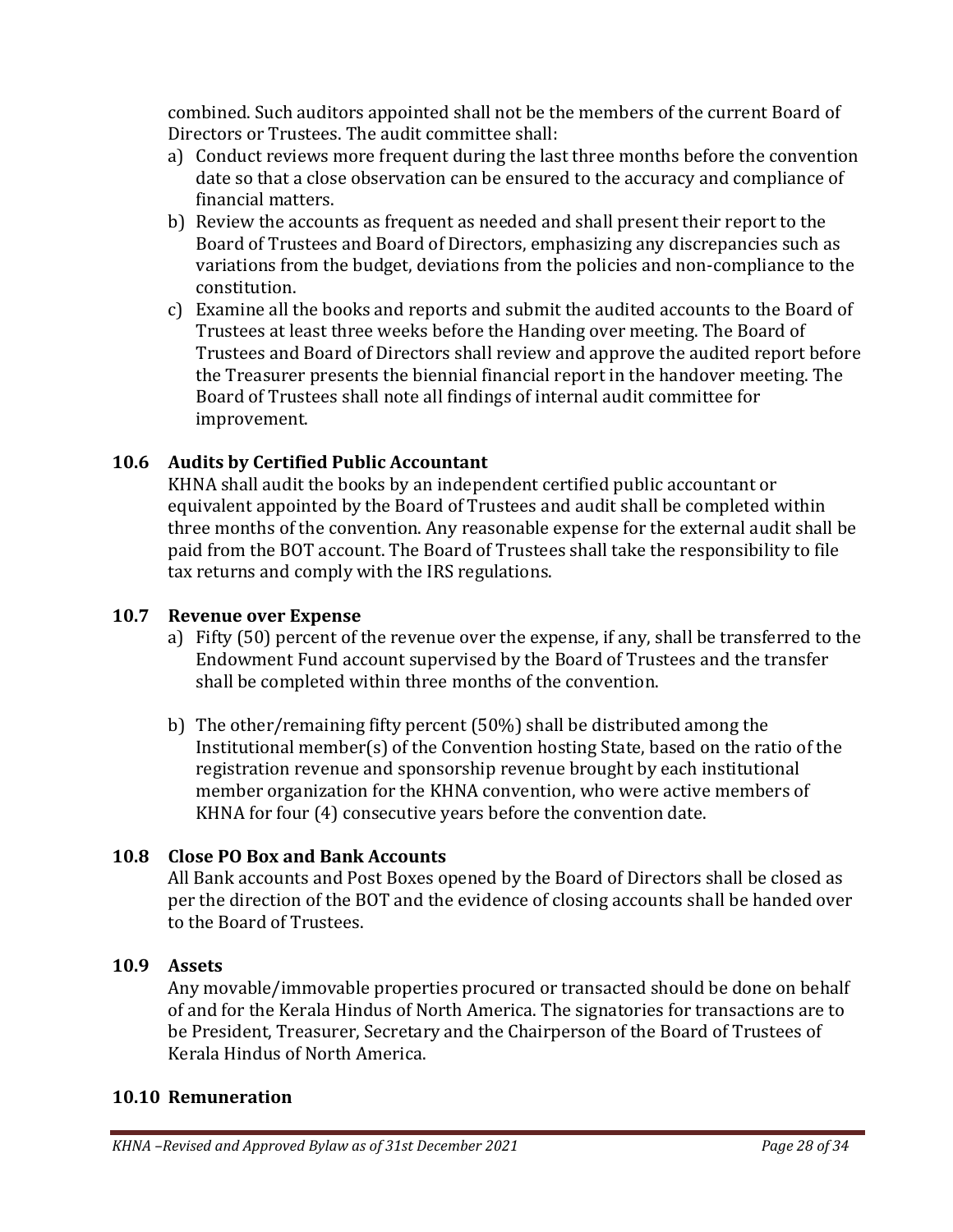An officer or Director shall receive no remuneration for his/her service and time spent for organizing the Convention but shall be entitled to reimbursement as follows:

- a) The President, Secretary and Treasurer are eligible for, airfare or rental car expense incurred by him/her for reasonable travels made within North America to organize the convention. All other expenses to attend the meetings shall be considered voluntary and shall not be reimbursed.
- b) Any other expense on individual basis incurred in carrying out special assignments with prior understanding and approval of the Board of Directors.
- c) The Treasurer shall include the reasonable expense as mentioned in 10.10.a) in the Biennial budget and must be approved by the joint body of BOD and BOT.
- d) President, Secretary and Treasurer must take extreme caution in expensing this fund and must have a pre-approval from the Executive committee before making the travel for each occurrence.

## <span id="page-28-0"></span>**10.11 Seed Money for New Convention**

During the handover meeting presided by the Board of Trustees, the BOT shall approve up to USD 10,000.00 as seed money to the New Convention Committee as follows:

- i. The maximum amount for the seed money shall be ten thousand (10,000) US dollars.
- ii. The seed money must be returned to the Board of Trustees before sixty (60) days of the Convention.
- iii. The President, Secretary and Treasurer shall be responsible for returning the seed money and they shall execute an agreement signed by all three of them promising the Board of Trustees to return the funds before sixty (60) days of the convention.

# <span id="page-28-1"></span>**ARTICLE 11 (Election)**

### <span id="page-28-2"></span>**11.1 Election Committee**

The Board of Trustees shall appoint a three people committee consisting of two members and an Election Commissioner for conducting the election. The appointment shall be announced before four months of the actual election date for conducting the biennial election of KHNA. The Election Commissioner shall function independent of the Board of Trustees and Board of Directors. The Election Commissioner in addition to the two members can nominate volunteers of their choice to help him in the election process, if secret balloting is required. The Board chair, Vice Chair and members of the Executive Committee shall not be a member of the Election committee. The election committee members must neither be biased nor contest for any position in KHNA and must hold the KHNA bylaw as the basis for all their decisions.

## <span id="page-28-3"></span>**11.1.1 Nomination**

Election commissioner shall invite nominations in the prescribed form approved by the BOT before seventy-five (75) days of the election date. The nomination must not contradict the bylaw. In the event of not having eligible nominations, the Election Commissioner shall call for nominations from the floor at the Biennial GB Meeting.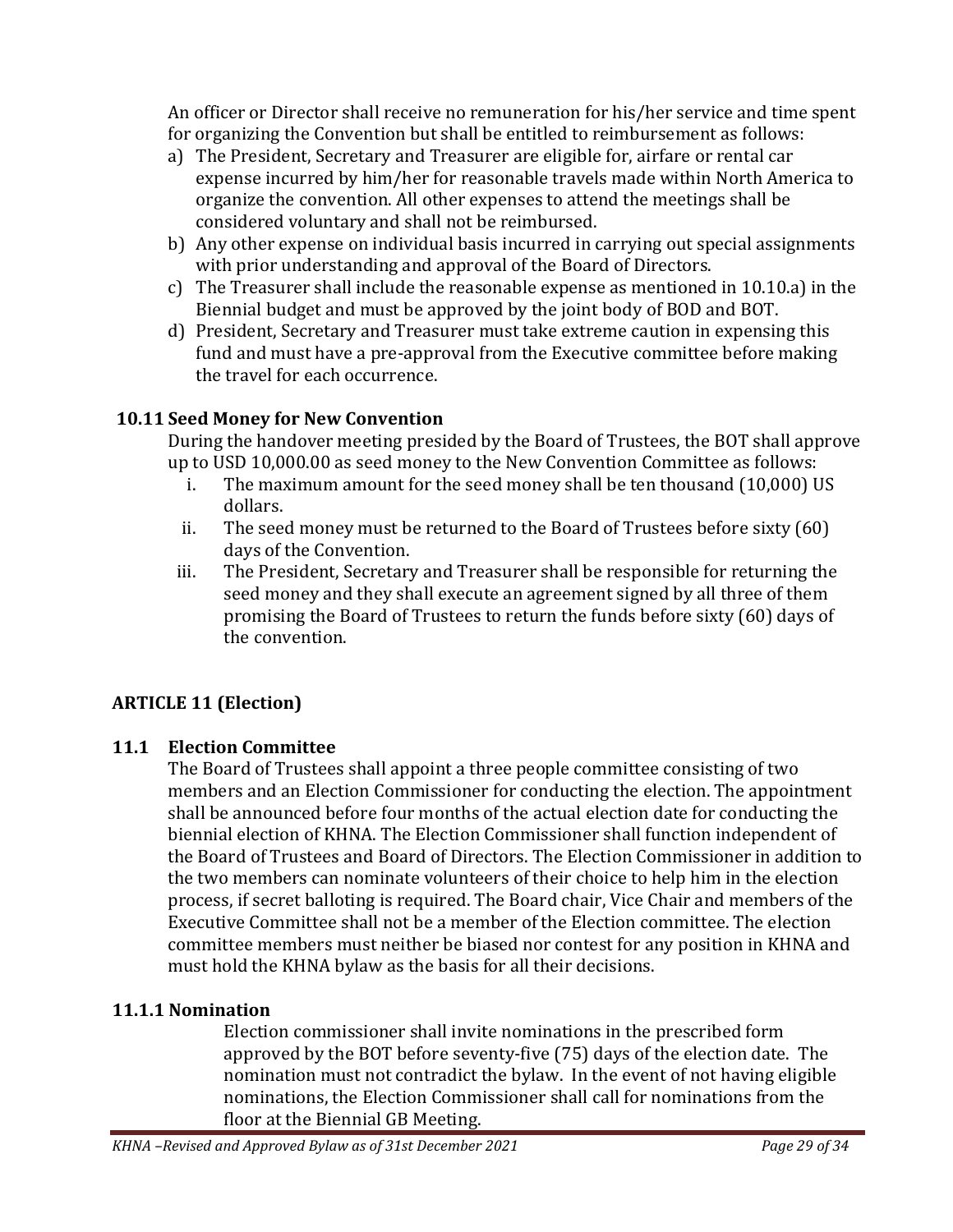### <span id="page-29-0"></span>**11.1.2 Nomination Submission**

Any voting member of the KHNA general body shall be eligible to submit the nomination for any elected position provided he/she is registered and paid in full for the upcoming KHNA convention or has been a member of Kerala Hindus of North America for three (3) months prior to the election date and meets the Eligibility criteria as mentioned in 11.1.3.

#### <span id="page-29-1"></span>**11.1.3 Candidate Eligibility**

- 1. All candidates applying as a member of the Executive committee or Board of Trustees shall:
	- (i) Either be a Life Member of KHNA or a current member of an organization who is an Institutional member of KHNA
	- (ii) If not a life member, submit the nomination with the approval of the Institutional member organization as confirmed through the signature of their President and Secretary.
- 2. An individual, who has no affiliation to any local organization in his/her region, must have at least served one term as a member of the KHNA Board of Directors to apply for the Executive committee.
- 3. Any voting member as mentioned in 11.1.2 can apply for the position of the director board member.

#### <span id="page-29-2"></span>**11.1.4 Election Schedule**

The Election commissioner shall receive all completed nomination forms, fortyfive (45) days prior to the election date. Nominations received after the due date shall not be considered for the election. Candidates shall withdraw their name from the race before three (3) weeks of the election date through a written request. The final voters list must be published on the KHNA website for the benefit of the KHNA members before two (2) weeks of the proposed election.

#### <span id="page-29-3"></span>**11.2 Voters List**

The Election Commissioner shall announce the list of candidates and mail a copy along with the current membership list (Voters List) of KHNA to all candidates running for election before two (2) weeks of the biennial election. The Board of Trustees shall provide the final voters list before six (6) weeks of the election to the Election Commissioner. The Election Commissioner, before the distribution of the voters list, shall verify the same by checking against the KHNA records.

#### <span id="page-29-4"></span>**11.3 Election Process**

In the event of more than one candidate running for one position, the election shall be held by secret ballot. No proxy vote or postal or email vote shall be allowed or counted for the election. The election commissioner shall prepare the guidelines of the election and shall mail the guidelines to all voters, contesting candidates, Board of Directors and Board of Trustees before two weeks of the election. If there is a tie for any position, the winner shall be announced by drawing a lot.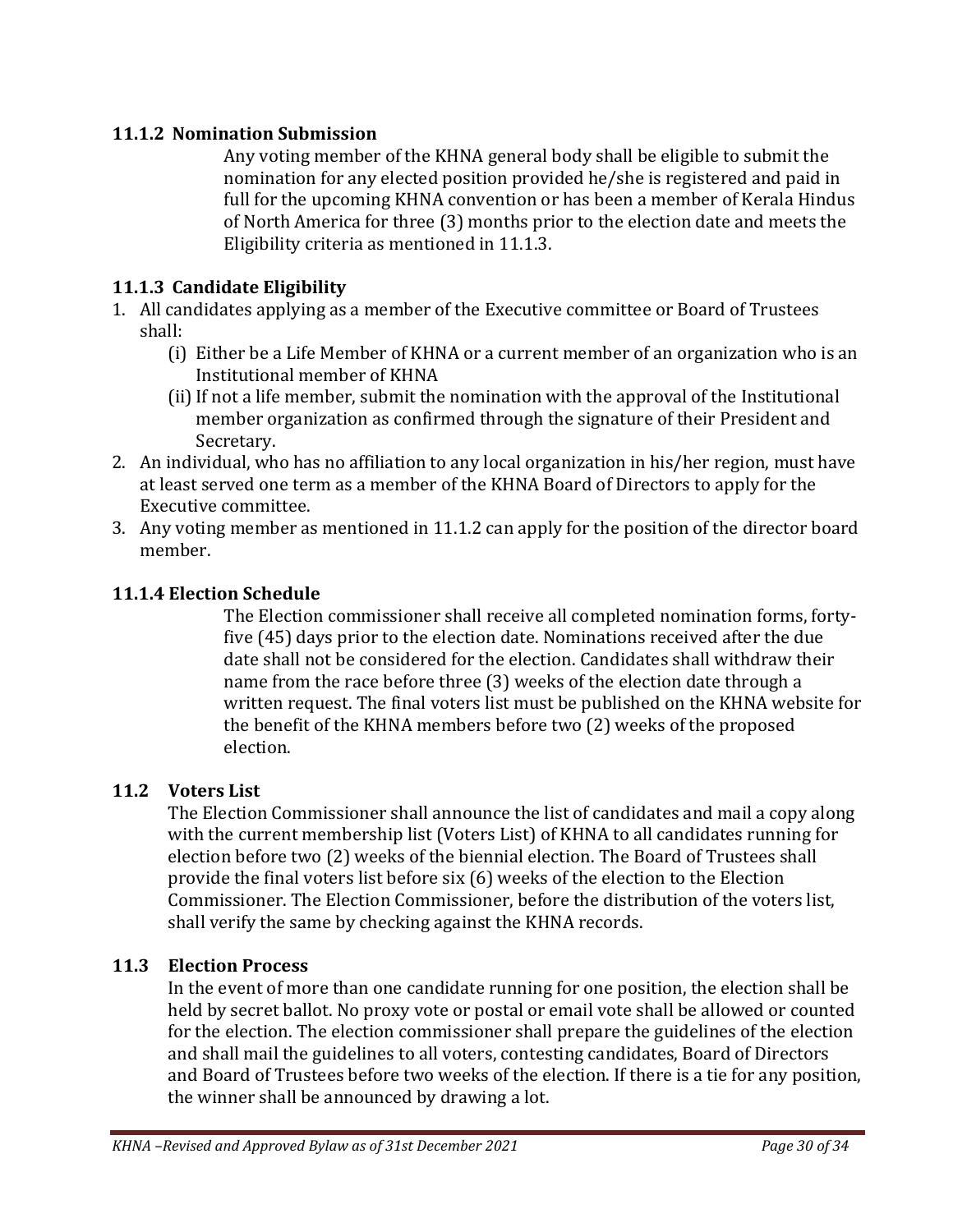#### <span id="page-30-0"></span>**11.4 Announcing Result**

The Election Commissioner shall announce the final results of the election. The Board of Trustees Chairman shall be responsible for conducting the oath ceremony.

#### <span id="page-30-1"></span>**11.5 Election of BOT Chair, Vice Chair & Secretary**

The outgoing BOT Chair shall call a meeting of the newly elected BOT members at the handing over meeting and elect a Chair, Vice Chair and Secretary through secret ballot. The newly elected Chair, Vice Chair and Secretary shall take positions immediately after the handing over meeting and work with the outgoing Chair, Vice Chair and Secretary. Board of Trustees will continue until the handing over and the new Board of Trustees will take office at that time.

#### <span id="page-30-2"></span>**11.6 Election Expense**

All reasonable expenses incurred for conducting the election must be preauthorized by the BOT and shall be reimbursed to the Election Commissioner by the Treasurer from the membership fees collected from the convention registrants. The balance of the collected membership fees shall be deposited in the Restricted/Endowment Account of the Board of Trustees within two weeks of the conclusion of the biennial convention.

### <span id="page-30-3"></span>**ARTICLE 12 (General Provisions)**

#### <span id="page-30-5"></span><span id="page-30-4"></span>**12.1 Amendments to the Bylaws**

#### **12.1.1 By Members**

Members in good standing shall propose amendments in writing and submit to the KHNA Secretary. Secretary shall present the proposed changes in the next Board of Directors meeting.

#### <span id="page-30-6"></span>**12.1.2 Committee**

GB and/or BOT shall upon majority vote appoint a constitution amendment committee to study the constitution and propose amendments in writing. All proposed amendments shall be sent to the Secretary for proper follow up.

#### <span id="page-30-7"></span>**12.1.3 Amendment Process**

These bylaws may be amended by the General Body at any meeting provided a notice of the proposed amendment has been mailed to all members no later than forty-five (45) days prior to such meeting. The amendments must first be discussed in the Board of Directors and then in the Board of Trustees before sending the notice to the General Body. No such amendment shall be contrary to the provision set forth in Section 501 (c) (3) of the Internal Revenue Service Code of 1954.

#### <span id="page-30-8"></span>**12.1.4 Two-Third Required**

An affirmative vote of a two-thirds majority of the voting members present at such meeting of the members shall constitute an acceptance of the proposed amendment.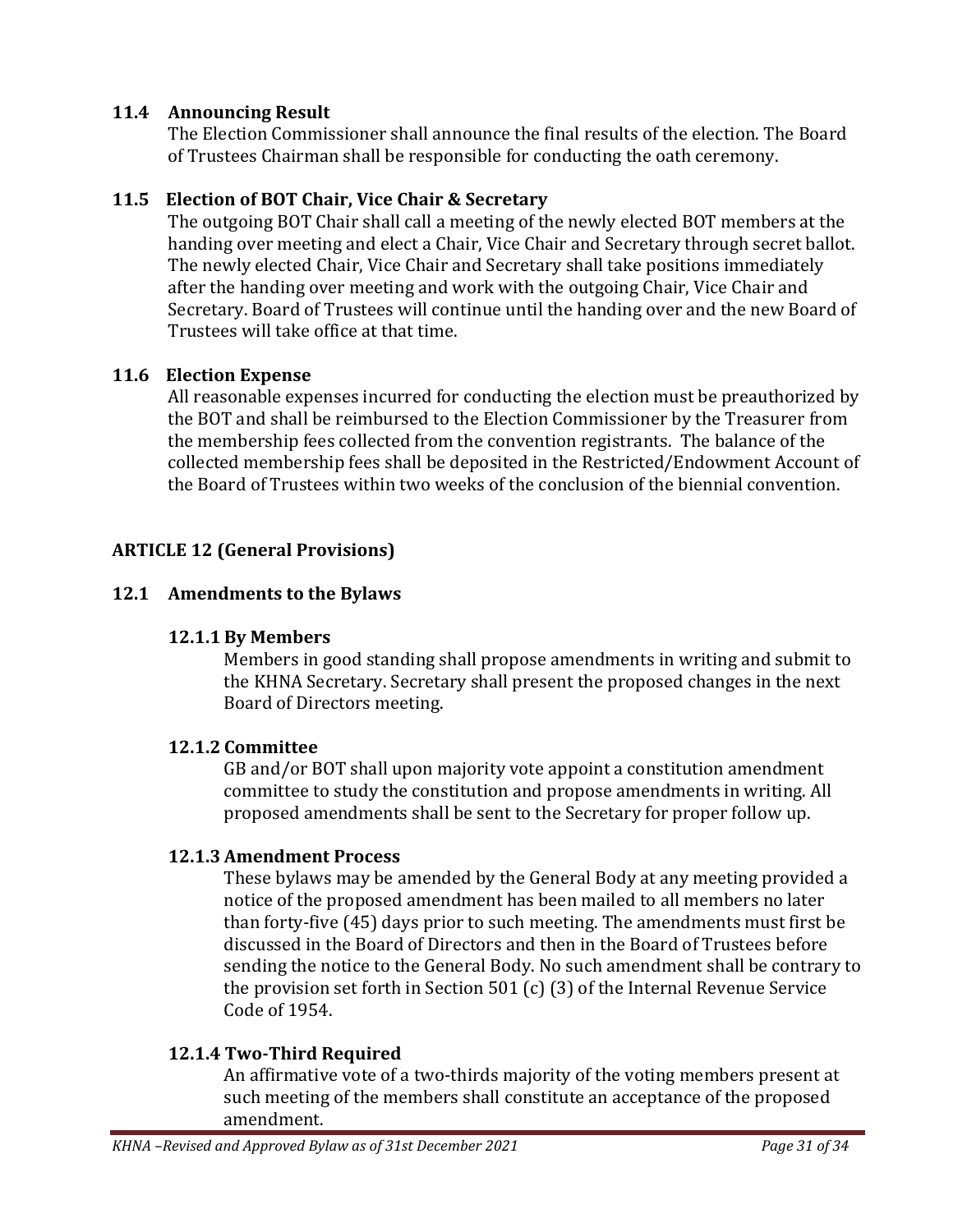#### <span id="page-31-0"></span>**12.1.5 Effective Date**

The approved amendment shall be implemented immediately unless a specified date of implementation is voted upon before the vote is taken to approve the amendment.

### <span id="page-31-1"></span>**12.2 Regional Convention**

All regional conventions have to be organized through regional institutional organizations who are current Institutional members of KHNA. All financial activities of this convention have to be conducted through a separate account opened and operated by the sponsoring organization official and KHNA Treasurer or joint treasurer and monitored by representatives from regional institutional organizations and KHNA BOD.

## <span id="page-31-2"></span>**12.3 Rules of Order**

The rules of procedure contained in 'Robert's Rules of Order Revised' shall be used in the conduct of business of the organization in all cases which are not covered by these bylaws, or other special rules adopted by the organization.

### <span id="page-31-3"></span>**12.4 Dissolution**

Upon the dissolution of the corporation, the Board of Trustees shall, after paying or making provisions for the payment of all of the liabilities of the corporation, dispose of all of the assets of the corporation exclusively for the purpose of the corporation in such manner, or to such organization or organizations organized and operated exclusively for charitable, educational, religious or scientific purposes as shall at the time qualify as an exempt organization under Section 501 (c) (3) of the Internal Revenue Code of 1954 as the Board of Trustees shall determine. Any such assets not disposed of shall be disposed of by the Court of common Pleas of the County in which the principal office of the organization is located, exclusively for such purposes or to such organization or organizations, as said Court shall determine which are organized and operated for such purposes.

### **KHNA General Body unanimously approved the amendments to the KHNA Bylaw and resolved that the new changes shall be effective as of 31 December 2021.**

Sathoosh Ambadi

Renne

Dr. Satheesh Ambadi Dr. Sudhirdas Prayaga Mr. Surendran Nair 2019-2021 2019-2021 2019-2021

Surendran Nair

President, KHNA General Secretary, KHNA Bylaw Committee Chair, KHNA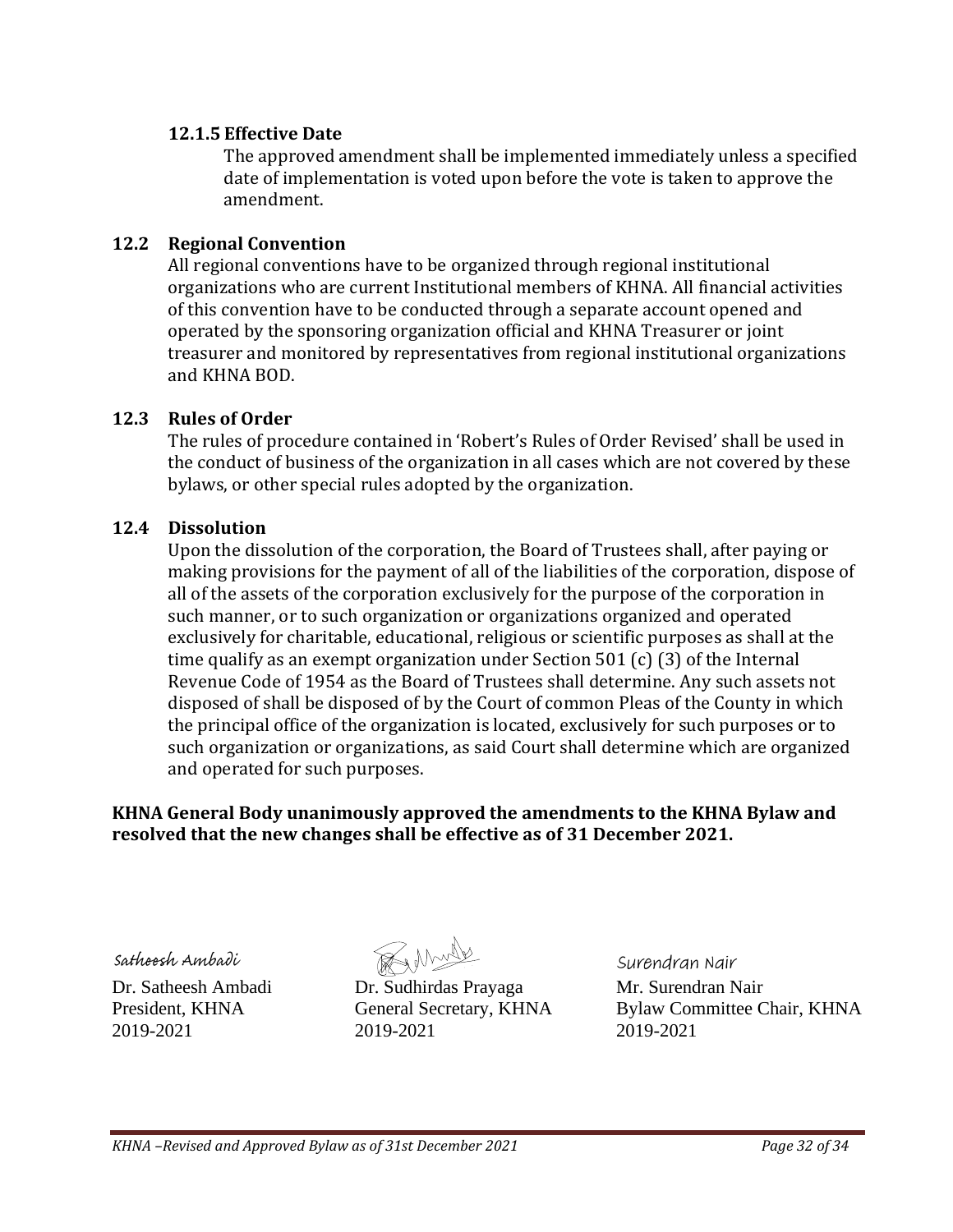# <span id="page-32-0"></span>**Geographical Regions**

Following are the geographical regions recognized under this constitution:

- 1. Tristate NJ, PA, DE
- 2. Southeast FL, GA, AL, MS
- 3. DC Region DC, MD, VA, WV
- 4. Great Lakes OH, MI, East Canada
- 5. Midwest IL, MN, IA, IN, NB, KS, MO, WI
- 6. Southwest CA, AZ, UT, CO, NV, NM
- 7. Lone Star TX, OK, LA
- 8. Empire State NY, CT
- 9. Northwest OR, WA, ID, MT, WY, AK, ND, SD, West Canada
- 10. Northeast MA, NH, RI, ME, VT
- 11. South Central TN, NC, SC, AR, KY
- 12. Other Regions HI, Mexico, Caribbeans, other unspecified

Regions could be reorganized as and when needed by a simple majority of General Body.

#### <span id="page-32-1"></span>**Abbreviations and Terms Used**

For the interpretation of this constitution, following terms mean as detailed:

- **BOD -** Board of Directors
- **BOT -** Board of Trustees
- *Competing Organizations – A United States national or continent-wide Hindu Malayalee organization, which is like KHNA, that has as part of its membership a broader multiple community Malayalee Hindus and addresses the same or similar Malayalee Hindu database as KHNA's. This definition does not include the state/local/ community level Malayalee Hindu organizations, institutional member organization of KHNA, temples, or national or continent-wide single Hindu Malayali community organizations like NSS, Sree Narayana organizations etc.*
- **GB -** General Body
- **North America -** Includes all countries coming under the Geographical region of North America including Canada and Mexico.
- **Good Standing -** An individual is in good standing, if they have no financial dues of any sort with KHNA.
- **Sewa -** Charity service
- **Yuva -** A forum for providing career guidance and advising for professional advancement.